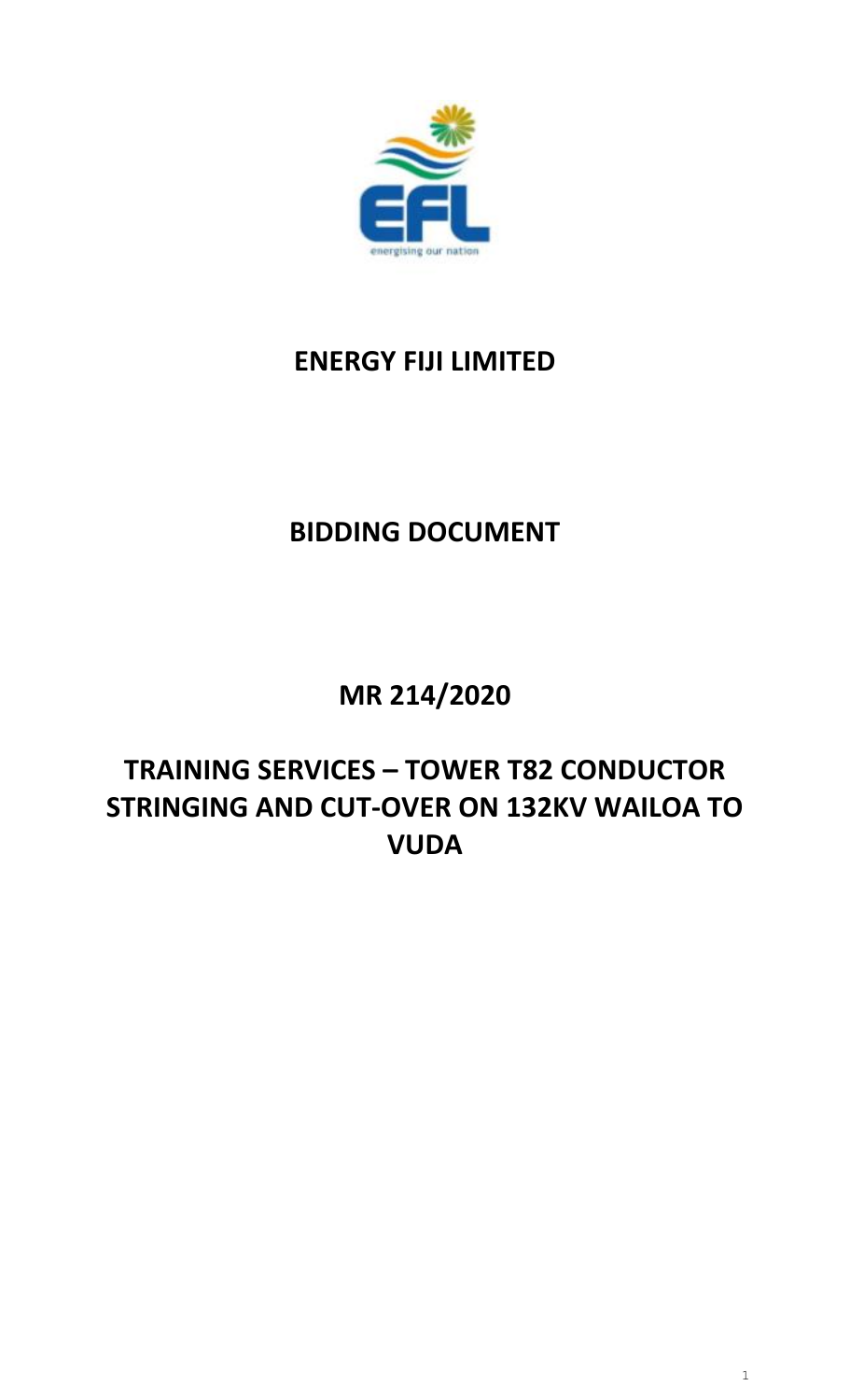### **TABLE OF CONTENTS**

- **PART 1** INSTRUCTIONS FOR TENDERERS
- **PART 2** TENDER LETTER AND APPENDICES OF SUPPLEMENTARY INFORMATION
- **PART 3** SCOPE AND PROGRAMME OF WORKS
- **PART 4** TECHNICAL SPECIFICATION FOR STRINGING AND CUT-OVER.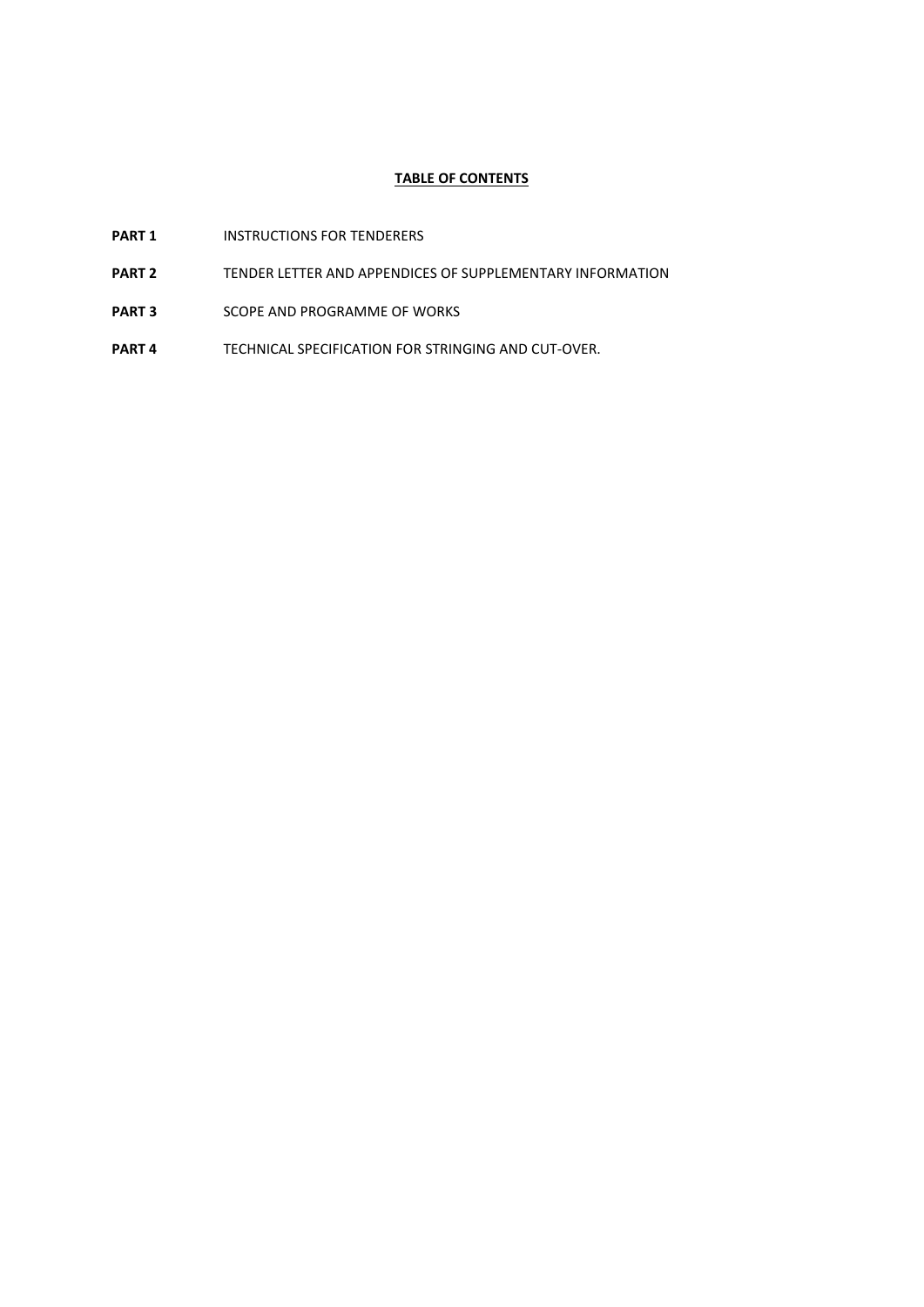# **INSTRUCTIONS FOR TENDERERS**

| $\mathbf{1}$ . | <b>Scope of Bid</b>     | The Energy Fiji Limited (hereinafter referred to as "the Employer"), wishes to receive bids to  |
|----------------|-------------------------|-------------------------------------------------------------------------------------------------|
|                |                         | hire a qualified Trainer to Train and Guide EFL Team in 132kV Transmission Tower T82 Tower      |
|                |                         | Stringing and Cutover works, as specified in these bidding documents.                           |
|                |                         |                                                                                                 |
| 2.             | <b>Eligible Bidders</b> | This Invitation to Bid is open to bidders who have sound technical and financial background     |
|                |                         | and have relevant previous experience.                                                          |
|                |                         |                                                                                                 |
|                |                         | Bidders shall provide such evidence of their continued eligibility satisfactory to the Employer |
|                |                         | as the Employer may reasonably request.                                                         |
|                |                         |                                                                                                 |
|                |                         | Bidders shall not be under a declaration of ineligibility for corrupt or fraudulent practices.  |
|                |                         |                                                                                                 |
| 3.             | <b>Qualification of</b> | To be qualified for award of Contract, bidders shall submit details of trainer in tower         |
|                | the Bidder              | construction experience, conductor stringing with the use of puller and tensioner machines,     |
|                |                         | past Project reference and detailed CV which shall be provided in sufficient detail to confirm  |
|                |                         | the trainer's capability to fulfil the supply contract.                                         |
| 4.             |                         | The bidder shall bear all costs associated with the preparation and submission of its bid and   |
|                | <b>Cost of Bidding</b>  |                                                                                                 |
|                |                         | the Employer will in no case be responsible or liable for those costs.                          |
| 5.             | <b>Site Visit</b>       | Tuesday 15 <sup>th</sup> September, 2020, 10am at Navutu Energy Fiji Limited Depot              |
|                |                         | Contact Person: Amitesh Chandra or Vinaal Prakash Ph: 8915712/9929532                           |
|                |                         |                                                                                                 |
|                |                         | EFL will guide the bidders to the site. Bidders are requested to come in 4x4 vehicles           |
|                |                         | for easy access up the hill.                                                                    |
| 6.             | <b>Sealing, Marking</b> | Bidders are required to submit copies of the Bid and hard copies of the Bid.                    |
|                | and Submission          | <b>Tender Submission - Instruction to bidders</b>                                               |
|                | of Bids                 |                                                                                                 |
|                |                         | <b>Hard Copy Submission</b>                                                                     |
|                |                         | Two (2) hard copies of the tender bids in sealed envelope shall be deposited in the tender box  |
|                |                         | located at the Supply Chain Office at the EFL Head Office, 2 Marlow Street, Suva, Fiji.         |
|                |                         | The bidder shall seal the original hardcopy of the bid comprising of both the technical         |
|                |                         | proposal and the price proposal, in one envelope, and clearly mark the envelope as:             |
|                |                         | "ORIGINAL - PROPOSAL". Bidders shall also provide one copy of the original bid and mark         |
|                |                         | them as "COPY - PROPOSAL". Each copy proposal shall also be individually sealed within an       |
|                |                         | envelope. The 2 envelopes comprising the Original and Copy shall be sealed within an outer      |
|                |                         | envelope. All inner and outer envelopes shall bear the following marking / identification:      |
|                |                         |                                                                                                 |
|                |                         | • Bid for Tender MR 214/2020 - Training Services - Tower T82 Conductor Stringing and            |
|                |                         | Cut Over on 132kV Wailoa to Vuda Transmission Line                                              |
|                |                         |                                                                                                 |
|                |                         |                                                                                                 |
|                |                         | DO NOT OPEN BEFORE TENDER CLOSING DATE AND TIME.                                                |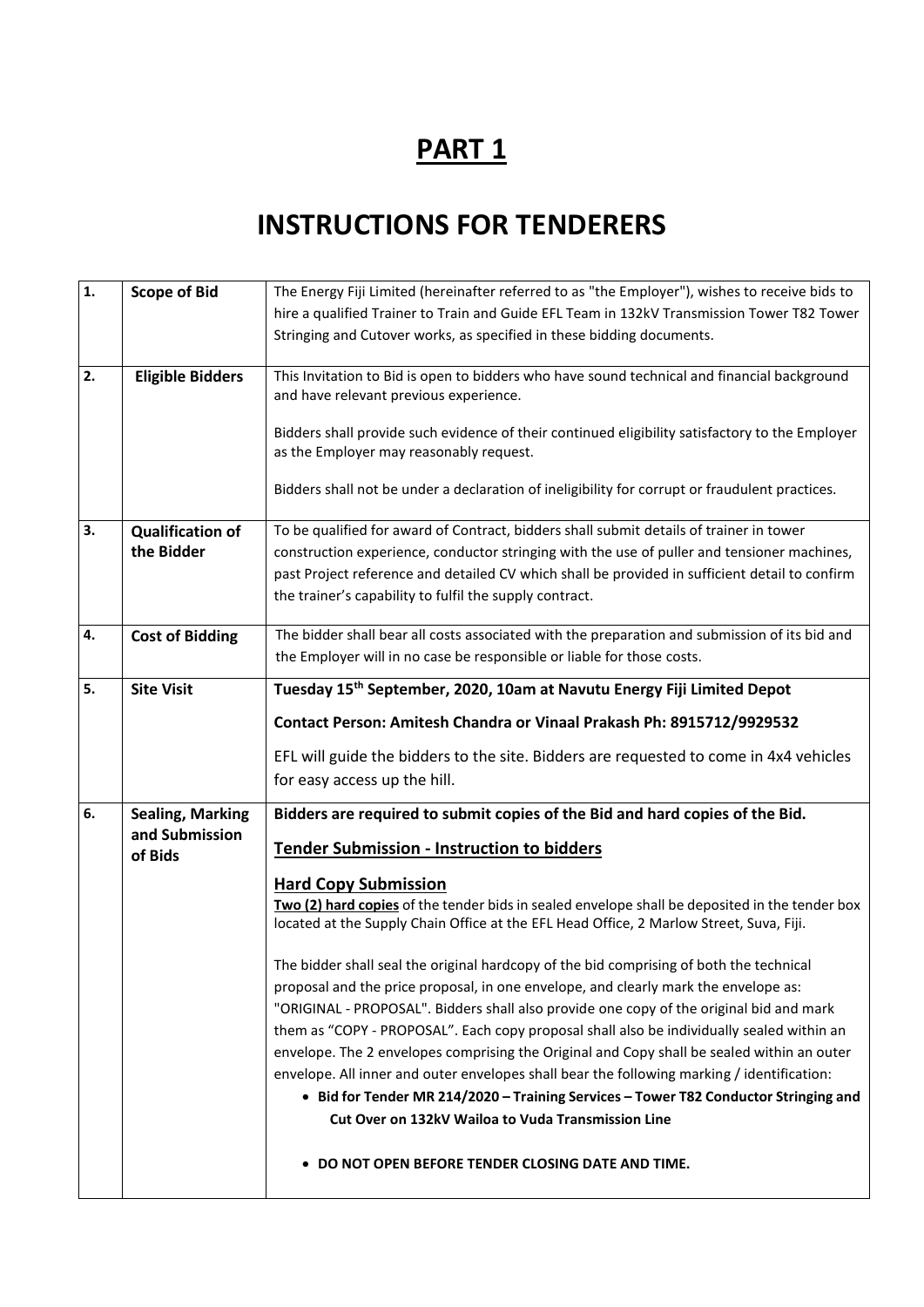| All envelopes shall also indicate the name and address of the Bidder on the reverse of the<br>envelope.                                                                                                                                                                               |
|---------------------------------------------------------------------------------------------------------------------------------------------------------------------------------------------------------------------------------------------------------------------------------------|
| The inner and outer envelopes shall be addressed to the Employer as follows:                                                                                                                                                                                                          |
| Tender MR 214/2020 - Training Services - Tower T82 Conductor Stringing and<br>Cutover on 132kV Wailoa to Vuda Transmission line.<br>The Secretary - Tender Committee,<br>c/o Supply Chain Office,<br>Energy Fiji Limited,<br>Private Mail Bag, 2 Marlow Street,<br>Suva, Fiji Islands |
| All postage or courier charges for delivery of Tender documents must be paid by the bidders.<br>It is the responsibility of the bidder to pay courier chargers and all other cost associated with<br>the delivery of the hard copy of the Tender submission.                          |
| This tender closes at 4:00pm, on Wednesday 23rd September, 2020.                                                                                                                                                                                                                      |
| All late tenders, and inadequately marked envelopes shall be returned to the Tenderers<br>unopened. (Bids via e-mail or fax will not be considered).                                                                                                                                  |
| For further information or clarification on the submission of bids, please contact our Supply<br>Chain Office on phone (+679) 3224360 or (+679) 9992400                                                                                                                               |
|                                                                                                                                                                                                                                                                                       |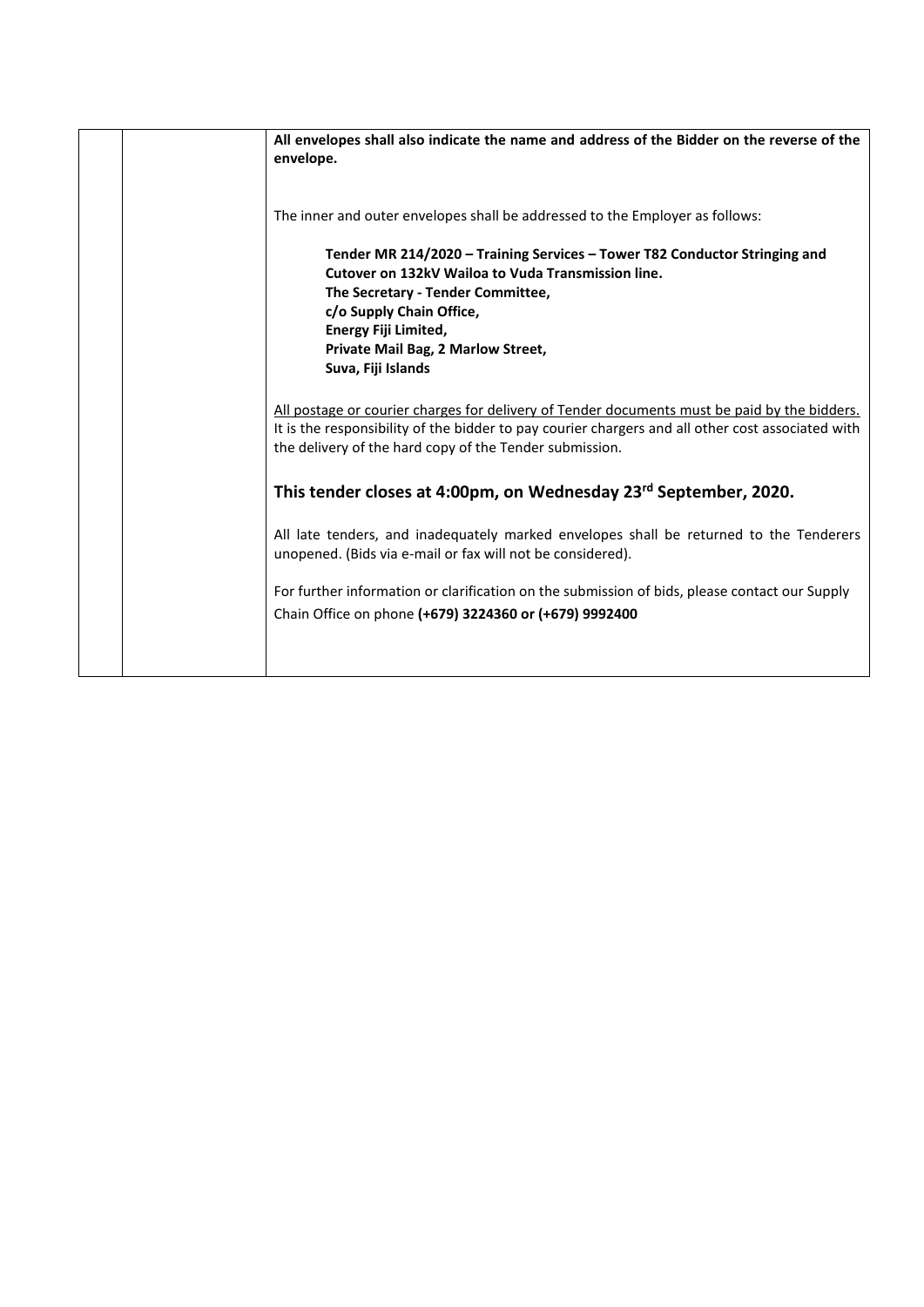| $\overline{7}$ . | <b>Deadline for</b><br><b>Submission of</b><br><b>Bids</b>                       | Bids must be received by the Employer at the address specified above 4:00pm or<br>16:00hrs, on Wednesday 23rd September, 2020.                                                                                                                                                                                                                                                                                                                                                                                                                                                                                                                                                                                                                                                                                                                                                                                                           |
|------------------|----------------------------------------------------------------------------------|------------------------------------------------------------------------------------------------------------------------------------------------------------------------------------------------------------------------------------------------------------------------------------------------------------------------------------------------------------------------------------------------------------------------------------------------------------------------------------------------------------------------------------------------------------------------------------------------------------------------------------------------------------------------------------------------------------------------------------------------------------------------------------------------------------------------------------------------------------------------------------------------------------------------------------------|
|                  |                                                                                  | The Employer may, at its sole discretion, extend the deadline for submission of bids by<br>issuing an addendum, in which case all rights and obligations of the Employer and the<br>bidders previously subject to the original deadline will thereafter be subject to the deadlines<br>extended.                                                                                                                                                                                                                                                                                                                                                                                                                                                                                                                                                                                                                                         |
| 8.               | <b>Late Bids</b>                                                                 | Any bid received by the Employer after the deadline for submission of bids prescribed will<br>be rejected and returned unopened to the bidder.                                                                                                                                                                                                                                                                                                                                                                                                                                                                                                                                                                                                                                                                                                                                                                                           |
| 9.               | <b>Modification and</b><br>Withdrawal of<br><b>Bids</b>                          | The bidder may modify or withdraw its bid after bid submission, provided that written<br>notice of the modification or withdrawal is received by the Employer prior to the deadline<br>for submission of bids.                                                                                                                                                                                                                                                                                                                                                                                                                                                                                                                                                                                                                                                                                                                           |
|                  |                                                                                  | The bidder's modification or withdrawal notice shall be prepared, sealed, marked and<br>delivered, with the outer and inner envelopes additionally marked "MODIFICATION" or<br>"WITHDRAWAL", as appropriate. A withdrawal notice may also be sent by fax but must be<br>followed by a signed confirmation copy.                                                                                                                                                                                                                                                                                                                                                                                                                                                                                                                                                                                                                          |
|                  |                                                                                  | No bid may be modified by the bidder after the deadline for submission of bids.                                                                                                                                                                                                                                                                                                                                                                                                                                                                                                                                                                                                                                                                                                                                                                                                                                                          |
| 10.              | <b>Employer's Right</b><br>to Accept any Bid<br>and to Reject any<br>or all Bids | The Employer reserves the right to accept or reject any bid, and to annul the bidding process<br>and reject all bids, at any time prior to award of Contract, without thereby incurring any<br>liability to the affected bidder or bidders or any obligation to inform the affected bidder or<br>bidders of the grounds for the Employer's action.                                                                                                                                                                                                                                                                                                                                                                                                                                                                                                                                                                                       |
| 11.              | <b>Notification of</b><br>Award                                                  | Prior to expiration of the period of bid validity prescribed by the Employer, the Employer<br>will notify the successful bidder by fax/email, confirmed by registered letter, that its bid has<br>been accepted. This letter (hereinafter and in the Conditions of Contract called the "Letter<br>of Award") shall name the sum which the Employer will pay the Bidder in consideration of<br>the execution, completion and maintenance of the Works by the Bidder as prescribed by the<br>Contract (hereinafter and in the Conditions of Contract called "the Contract Price"). The<br>notification of award will constitute the formation of the Contract.<br>The Employer will promptly notify the other bidders that their bids have been unsuccessful.                                                                                                                                                                              |
| 12.              | <b>Corrupt or</b><br><b>Fraudulent</b><br><b>Practices</b>                       | The Employer requires that the Bidder observe the highest standard of ethics during the<br>procurement and execution of such contracts. In Pursuance of this policy, the Employer:<br>defines, for the purposes of this provision, the terms set forth below as follows:<br>(a)<br>(i) "corrupt practice" means behavior on the part of officials in the public or private<br>sectors by which they improperly and unlawfully enrich themselves and/or those<br>close to them, or induce others to do so, by misusing the position in which they<br>are placed, and it includes the offering, giving, receiving or soliciting of anything<br>of value to influence the action of any such official in the procurement process<br>or in contract execution; and<br>"fraudulent practice" means a misrepresentation of facts in order to influence a<br>(ii)<br>procurement process or the execution of a contract to the detriment of the |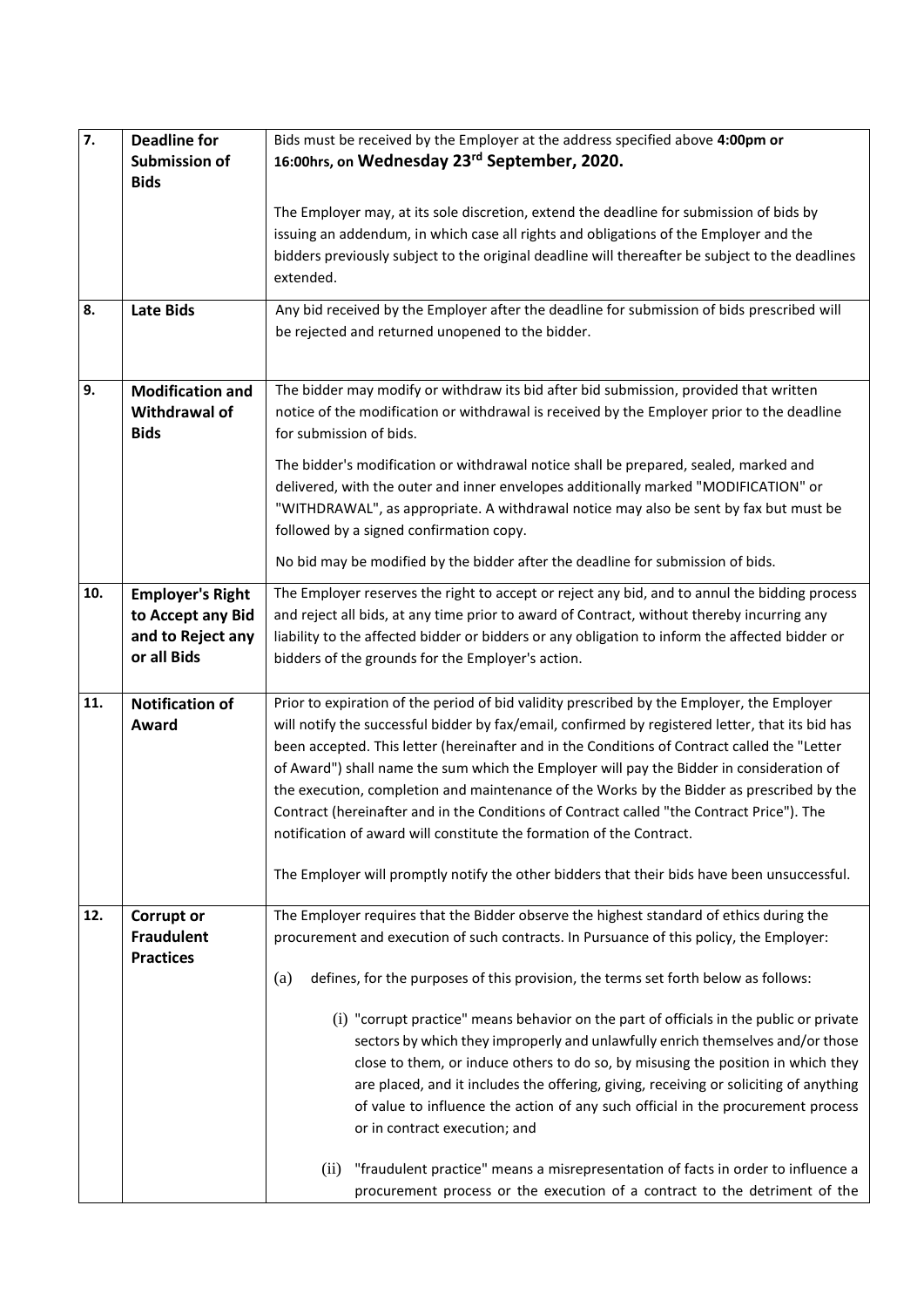|  |     | Employer, and includes collusive practice among bidders (prior to or after bid                                                                                           |
|--|-----|--------------------------------------------------------------------------------------------------------------------------------------------------------------------------|
|  |     | submission) designed to establish bid prices at artificial non-competitive levels                                                                                        |
|  |     | and to deprive the Employer of the benefits of free and open competition;                                                                                                |
|  | (b) | will reject a proposal for tender award if it is determined that the bidder has engaged in<br>corrupt or fraudulent practices in competing for the contract in question. |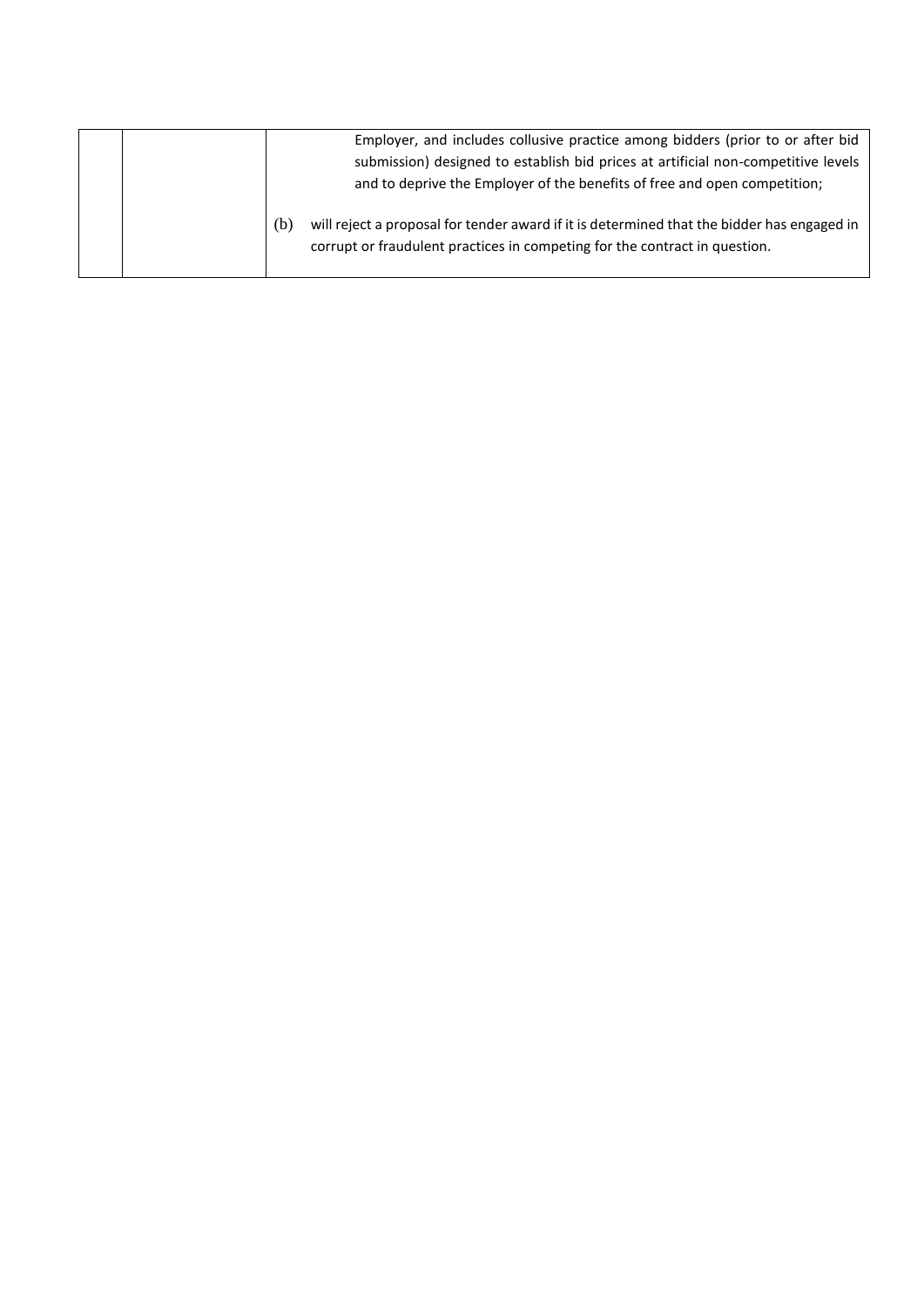# **TENDER LETTER AND APPENDICES OF**

# **SUPPLEMENTARY INFORMATION**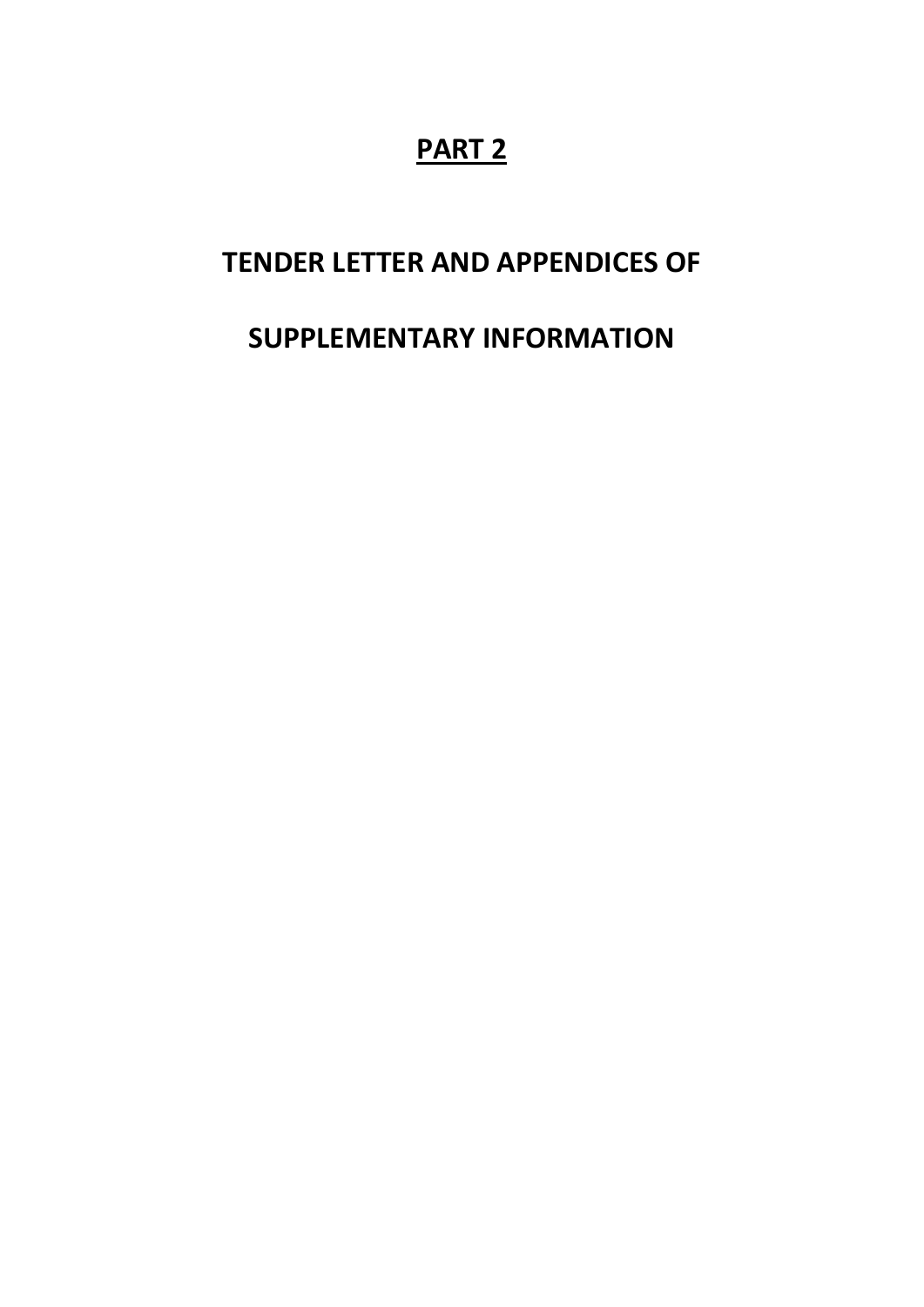# TENDER LETTER

Contract No.: MR 214/2020 Contract Name. Training Services – Tower T82 Conductor Stringing and Cutover on 132kV Wailoa to Vuda Transmission Line

TO: Energy Fiji Limited. 2 Marlow Street, Suva FIJI

#### **(COMPANY LETTERHEAD)** \_\_\_\_\_\_\_\_\_\_\_\_\_\_\_\_\_\_\_\_\_\_\_\_\_\_\_\_\_\_\_\_\_\_\_\_\_\_\_\_\_\_\_\_\_\_\_\_\_\_\_\_\_\_\_

- 1. In response to your Invitation to Tender for Contract No. MR 214/ 2020, dated \_\_\_\_\_\_\_\_\_ 2020 and having examined all parts of the Tender Document, we the Undersigned, offer to execute, complete and remedy defects in the whole of the said Works in conformity with the Tender Documents and Notices to Tenderers, for the sum of \_\_\_\_\_\_\_\_\_\_\_\_\_\_\_\_\_\_\_\_\_\_\_\_\_\_\_ ( \$\_\_\_\_\_\_\_\_\_\_\_\_\_\_\_\_\_) excluding GST. The currency of this offer and for payment is \_\_\_\_\_\_\_\_\_\_\_\_\_\_\_\_\_\_\_
- 3. We undertake if our Tender is accepted to commence work on the Contract upon receipt of the Letter of Acceptance and to complete and deliver the whole of the Works comprised in the Contract within the Time for Completion.
- 5. We agree that this Tender shall constitute a binding offer for the period of 180 days from the date fixed for receiving the same and that it may be accepted at any time before the expiration of that period.
- 6. Unless and until a formal Contract Agreement is prepared and executed this Tender, together with your written acceptance thereof, shall constitute a binding contract between us.
- 7 We understand that you are not bound to accept the lowest or any Tender you may receive.
- 9. We acknowledge that we are aware of the requirements of the Drawings, Standards and Specifications listed in the Tender Documents.

Attached and made a part of this proposal are all data required by the Tender Document.

Notices to Tenderers received and allowed for in this Tender are:

| Signature:                                           |  |
|------------------------------------------------------|--|
| Duly authorised to sign Tenders for and on behalf of |  |
|                                                      |  |
|                                                      |  |
|                                                      |  |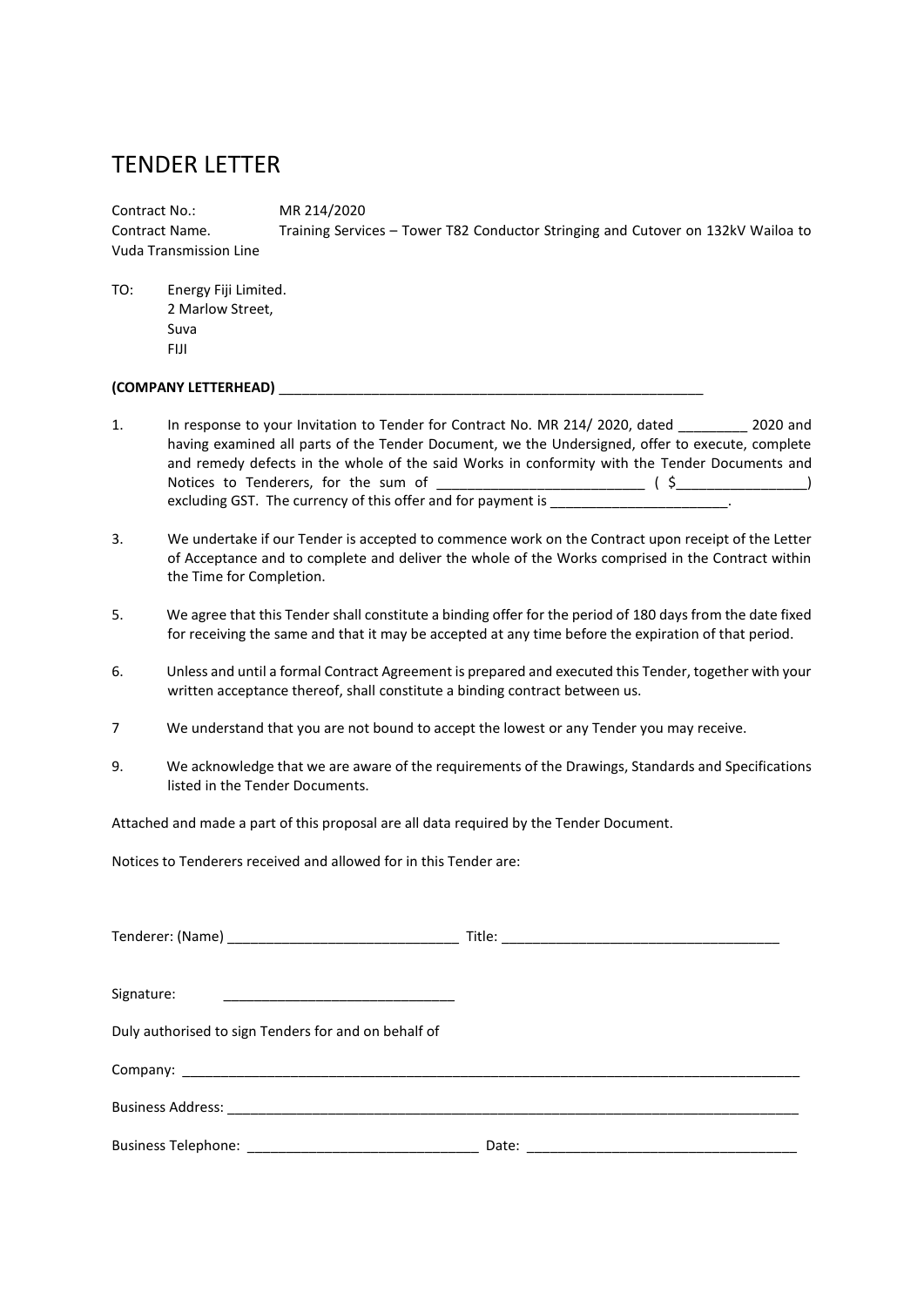## **APPENDIX TO THE TENDER LETTER**

#### **1.0 SUPPLEMENTARY INFORMATION**

The following information shall be submitted with the Tender:

### **1.1 Form A - Exceptions and Deviations**

The Tenderer shall detail each exception to or deviation from the Tender Document.

#### **1.2 Form B - Contract Programme**

The Tenderer shall provide a programme for the Contract.

### **1.7 Form C – Project Methodology**

The Tenderer shall provide a method statement in the format provided in Form C.

#### **1.8 Form D – Company Profile and Organisation Structure**

The Tenderer shall provide details on the company profile, its proposed resources and Contract structure in the format provided in Form D.

#### **1.9 Form E – Schedule of Prices**

The Tenderer shall complete the Schedules of Prices indicating the makeup of the Tender sum. The Schedules shall be completed in the format provided in Form E.

### **1.9 Form F – Terms of Payment**

This form lists the terms of payment proposed for the Contract. The Tenderer is to confirm their acceptance or propose alternative terms.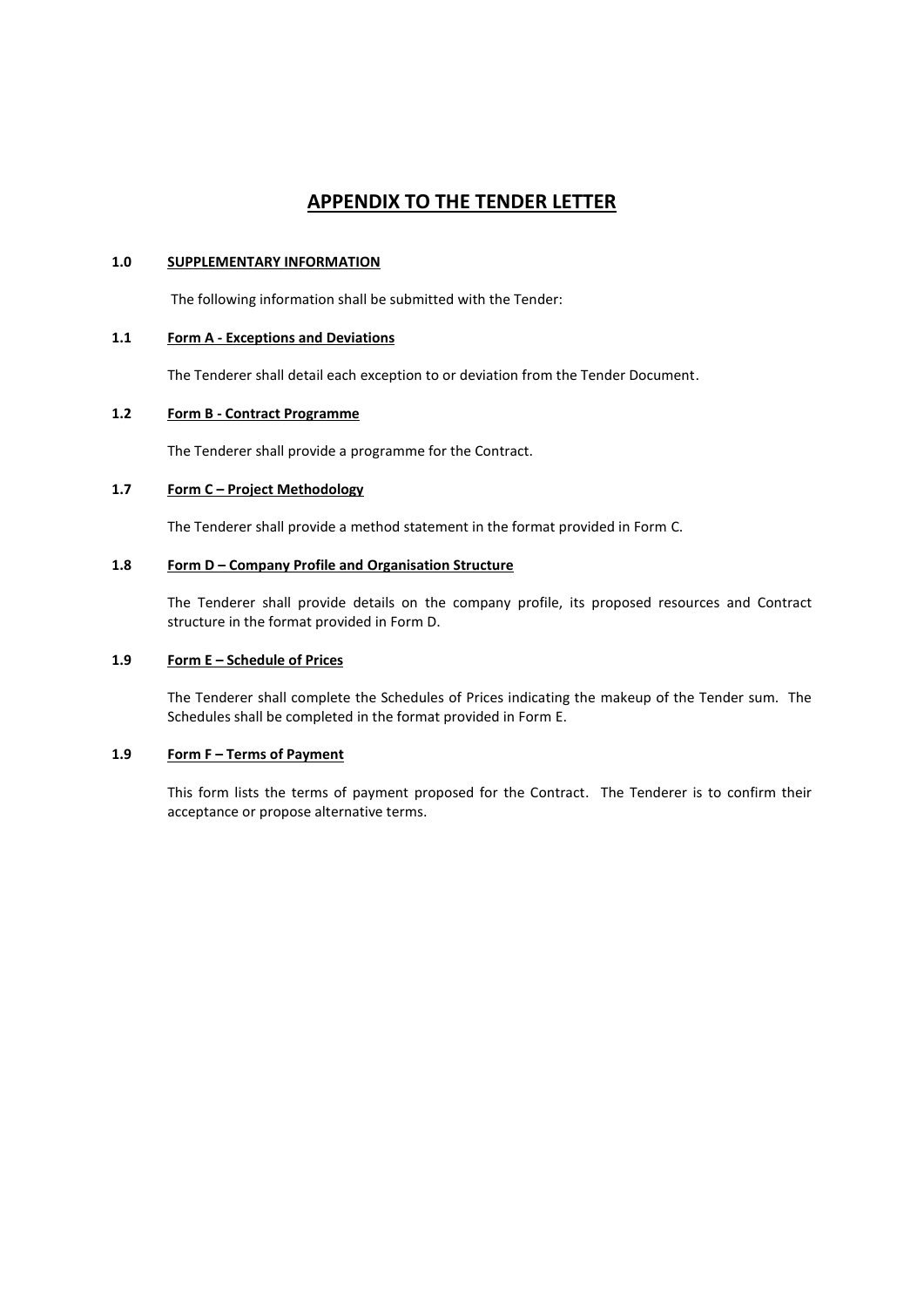## **FORM A - EXCEPTIONS AND DEVIATIONS**

Tenderer's Name

List below any exceptions and deviations proposed to any part of the Tender Documents. No amendments to the Tender Document will be recognised unless expressly listed herein. If no exceptions or deviations are proposed by the Tenderer, **enter "None" below.**

\_\_\_\_\_\_\_\_\_\_\_\_\_\_\_\_\_\_\_\_\_\_\_\_\_\_\_\_\_\_\_\_\_\_\_\_\_\_\_\_\_\_\_\_\_\_\_\_\_\_\_\_\_\_\_\_\_\_\_\_\_\_\_\_\_\_\_\_\_\_\_\_\_\_\_\_\_\_\_\_\_\_\_\_\_\_\_\_\_

\_\_\_\_\_\_\_\_\_\_\_\_\_\_\_\_\_\_\_\_\_\_\_\_\_\_\_\_\_\_\_\_\_\_\_\_\_\_\_\_\_\_\_\_\_\_\_\_\_\_\_\_\_\_\_\_\_\_\_\_\_\_\_\_\_\_\_\_\_\_\_\_\_\_\_\_\_\_\_\_\_\_\_\_\_\_\_\_\_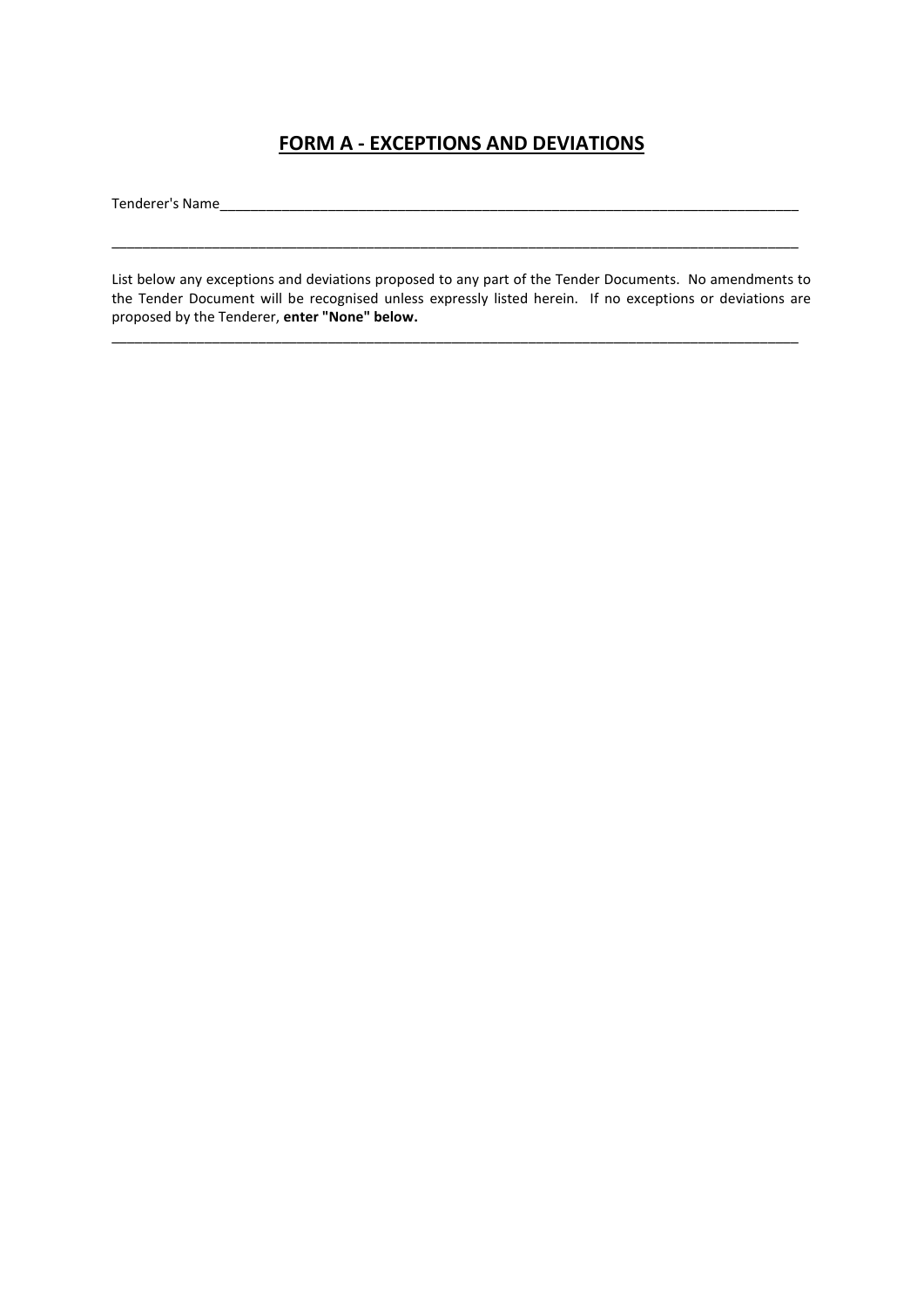# **FORM B - CONTRACT PROGRAMME**

The Tenderer shall specify the anticipated duration of the works and period from notification to starting the works.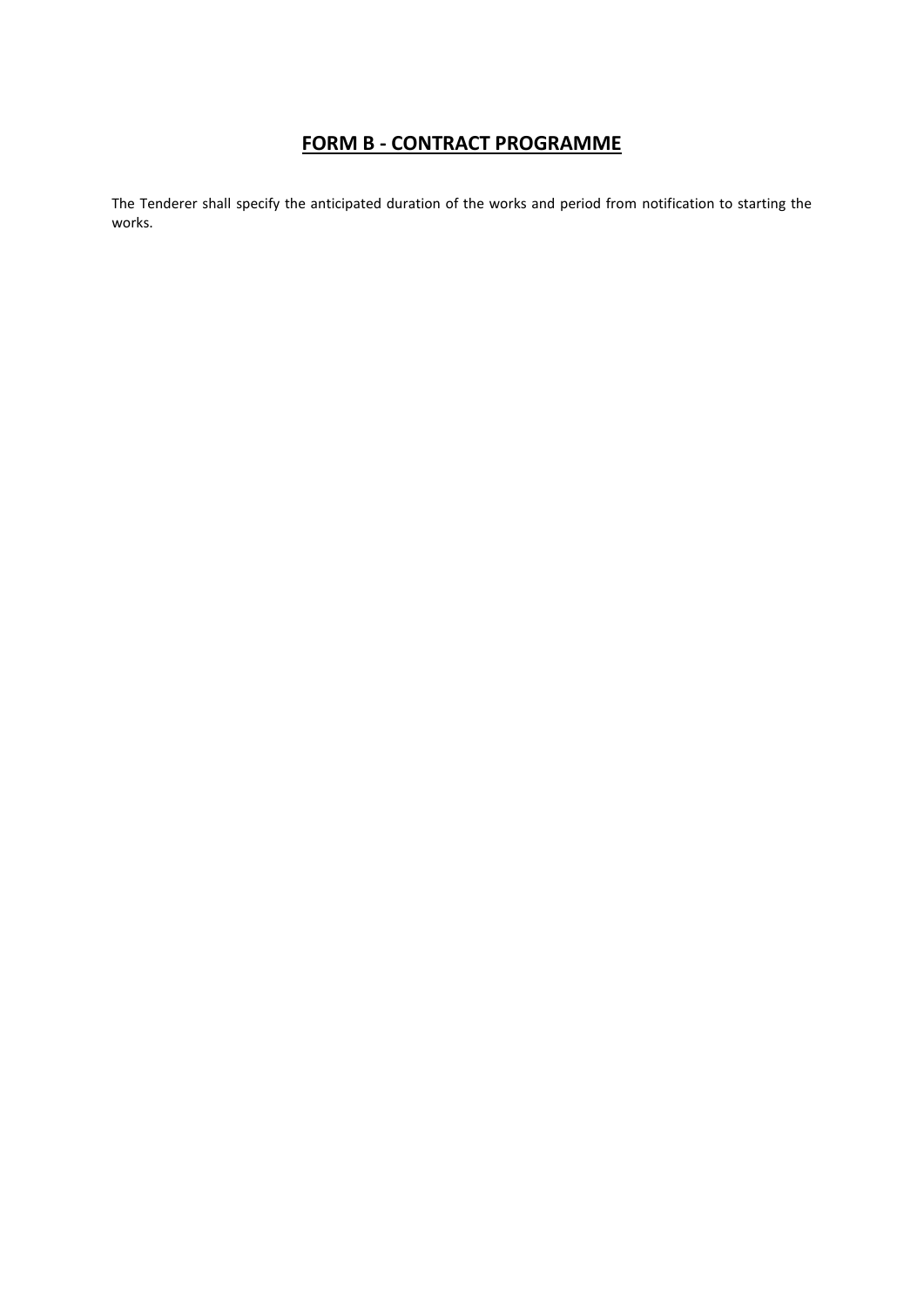# **FORM C – PROJECT METHODOLOGY**

Tenderer's Name

\_\_\_\_\_\_\_\_\_\_\_\_\_\_\_\_\_\_\_\_\_\_\_\_\_\_\_\_\_\_\_\_\_\_\_\_\_\_\_\_\_\_\_\_\_\_\_\_\_\_\_\_\_\_\_\_\_\_\_\_\_\_\_\_\_\_\_\_\_\_\_\_\_\_\_\_\_\_\_\_\_\_\_\_\_\_\_\_\_

The Tenderer should to list below an outline of the proposed construction method. The outline should include such items as:

- 1. Training Plan for Tower Stringing Works
- 2. A step by step narrative of the proposed method of stringing works, work procedure.
- 3. An indication of number and type of vehicles and plant required to be on site during the contract period.
- 4. An indication of other objects, structures, platforms that will be brought onto site to complete the Works.
- 5. Details of equipment and services required to be supplied by EFL to assist with the works.
- 6. Demonstration and setting of all equipment's required for stringing prior to actual works on site. This will enable teams to familiarise themselves with the equipment's and machines.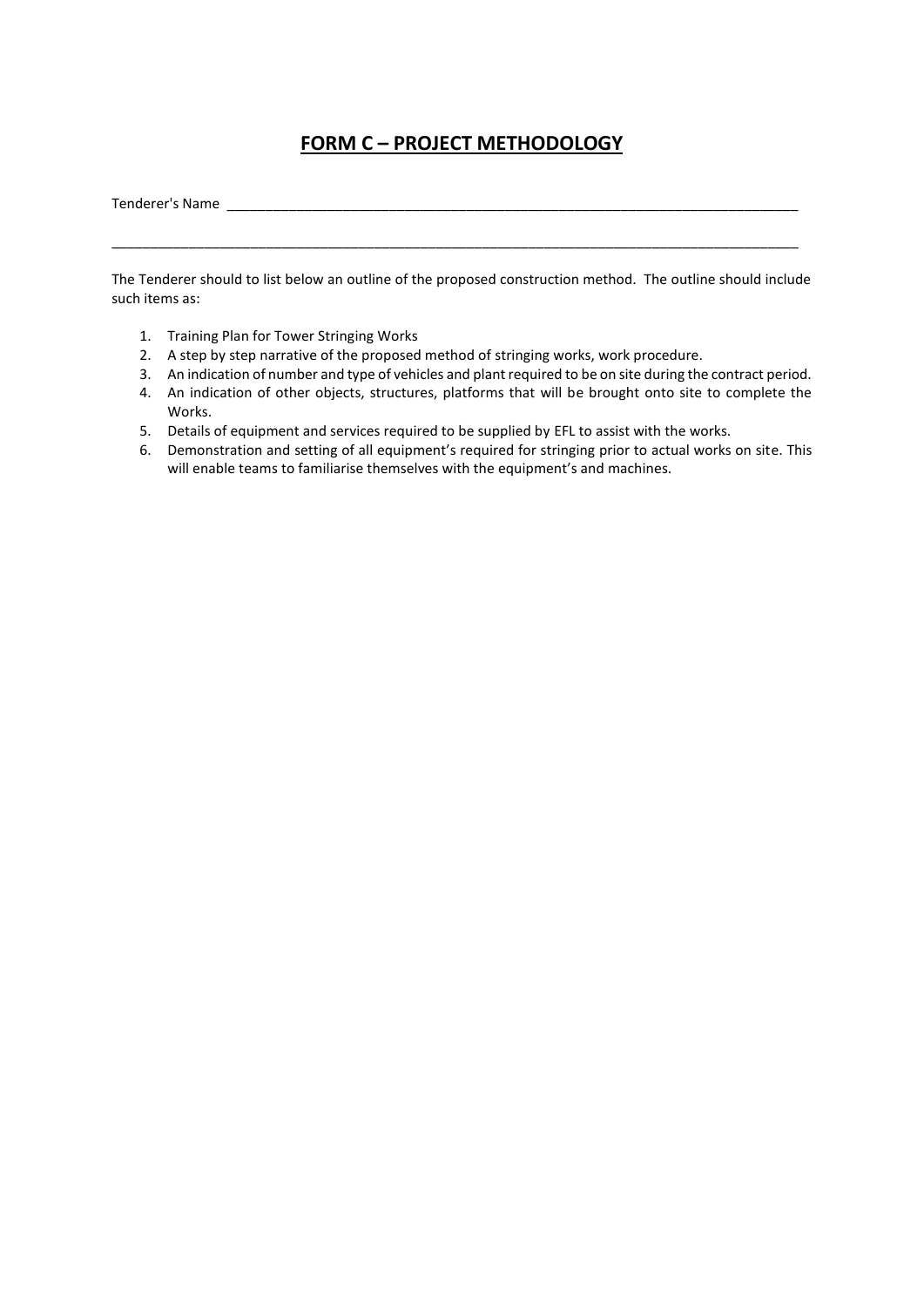# **FORM D – COMPANY PROFILE & ORGANISATION STRUCTURE**

\_\_\_\_\_\_\_\_\_\_\_\_\_\_\_\_\_\_\_\_\_\_\_\_\_\_\_\_\_\_\_\_\_\_\_\_\_\_\_\_\_\_\_\_\_\_\_\_\_\_\_\_\_\_\_\_\_\_\_\_\_\_\_\_\_\_\_\_\_\_\_\_\_\_\_\_\_\_\_\_\_\_\_\_\_\_\_\_\_

Tenderer's Name

The Tenderer should provide the following details:

#### **1.0 Company Profile**

Give details of the company profile with descriptions of similar works completed.

#### **2.0 Personnel**

Give details of the proposed organisation structure including key personnel.

Competencies records and CV's for key staff to be involved with this project, as well as competency approval procedures for staff to be engaged for this project. Certificate of Principal Trainer who will be engaged by the supplier on this project and certificate of additional personnel (if any) who will be engaged by the supplier on this project.

#### **3.0 Facilities**

Gives details on the staff accommodation proposed for the works.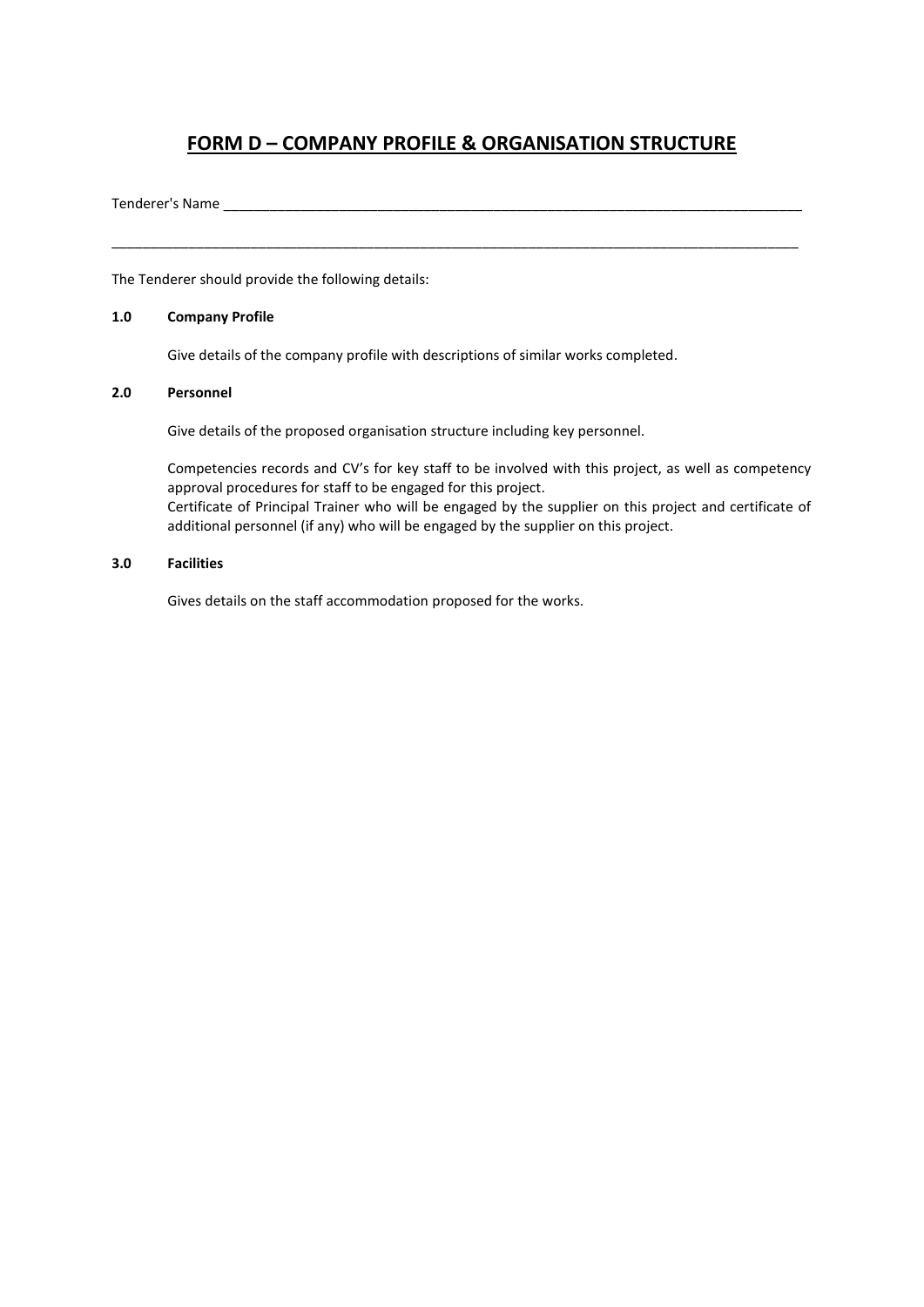## **FORM E - SCHEDULE OF PRICES**

Tenderer's Name \_\_\_\_\_\_\_\_\_\_\_\_\_\_\_\_\_\_\_\_\_\_\_\_\_\_\_\_\_\_\_\_\_\_\_\_\_\_\_\_\_\_\_\_\_\_\_\_\_\_\_\_\_\_\_\_\_\_\_\_\_\_\_\_\_\_\_\_\_\_\_\_\_\_

#### **NOTES TO THE SCHEDULE OF PRICES**

\_\_\_\_\_\_\_\_\_\_\_\_\_\_\_\_\_\_\_\_\_\_\_\_\_\_\_\_\_\_\_\_\_\_\_\_\_\_\_\_\_\_\_\_\_\_\_\_\_\_\_\_\_\_\_\_\_\_\_\_\_\_\_\_\_\_\_\_\_\_\_\_\_\_\_\_\_\_\_\_\_\_\_\_\_\_\_\_\_

#### **1.0 The Tender is for a rate to measure and lump sum price as per below table.**

- (a) The Schedule of Prices should be completed and will be used to consider payments due to the Contractor and where appropriate.
- (b) Detailed descriptions of works and materials required have not been repeated in the Schedule of Prices.
- (c) Anything not specifically listed in the Schedule of Prices but necessary to complete the Works in accordance with the Contract, shall be deemed to be included in the rates and prices listed against the appropriate item of the Schedule of Prices.
- (e) The Schedule of Prices will be read in conjunction with the remainder of the documents comprising the Contract.
- (f) The rates and prices indicated in the Schedule of Prices should include for training, materials if any, during the works and on completion.
- (g) A rate or price should be entered against each item within the Schedule of Prices.

In the event that a price is not entered against any item, the cost of that item is deemed to be included elsewhere in the Schedule of Prices.

(h) All rates and prices should be provided in FJD dollars VAT exclusive.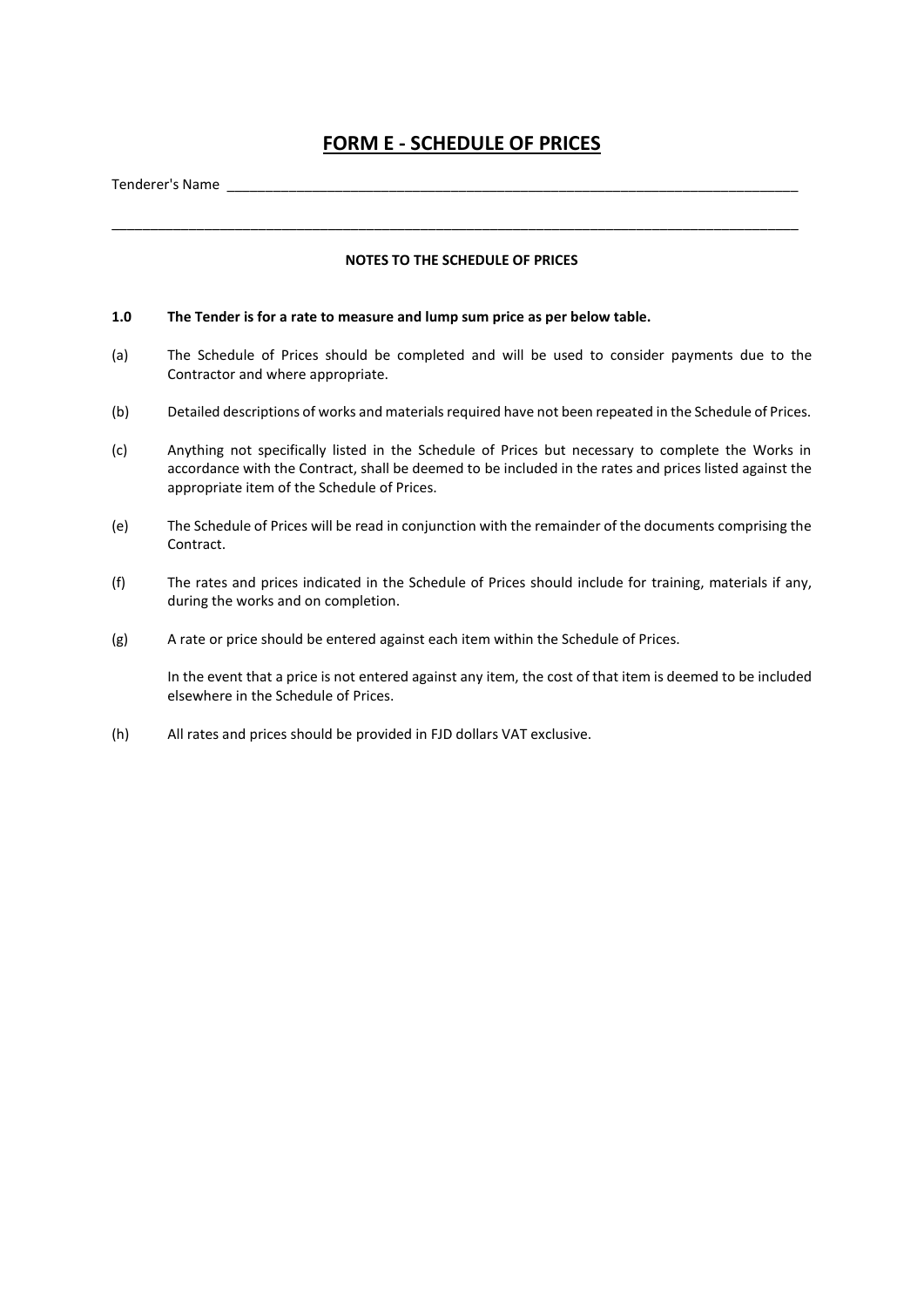# **FORM F - SCHEDULE OF PRICES**

### Tenderer's Name \_\_\_\_\_\_\_\_\_\_\_\_\_\_\_\_\_\_\_\_\_\_\_\_\_\_\_\_\_\_\_\_\_\_\_\_\_\_\_\_\_\_\_\_\_\_\_\_\_\_\_\_\_\_\_\_\_\_\_\_\_\_\_\_\_\_\_\_\_\_\_\_\_\_

| <b>Table 1 Fees</b>   |                         |                         |                    |
|-----------------------|-------------------------|-------------------------|--------------------|
| <b>Position Title</b> | <b>Nominated Person</b> | Available<br>Hours/Year | <b>Hourly Rate</b> |
| ᆠ.                    |                         |                         |                    |
|                       |                         |                         |                    |
| -4.                   |                         |                         |                    |
|                       |                         |                         |                    |

\_\_\_\_\_\_\_\_\_\_\_\_\_\_\_\_\_\_\_\_\_\_\_\_\_\_\_\_\_\_\_\_\_\_\_\_\_\_\_\_\_\_\_\_\_\_\_\_\_\_\_\_\_\_\_\_\_\_\_\_\_\_\_\_\_\_\_\_\_\_\_\_\_\_\_\_\_\_\_\_\_\_\_\_\_\_\_\_\_

#### **Table 2 Expenses and Disbursement**

| <b>Type</b>                     | <b>Description</b> | Rate (FJD VEP) | <b>Comments</b> |
|---------------------------------|--------------------|----------------|-----------------|
| Mobilisation                    |                    |                |                 |
| Allowances                      |                    |                |                 |
| Vehicles                        |                    |                |                 |
| Accommodation                   |                    |                |                 |
| Disbursement                    |                    |                |                 |
| (Only applicable if invoices of |                    |                |                 |
| disbursement is submitted)      |                    |                |                 |
| Equipment's (If any)            |                    |                |                 |
| Etc                             |                    |                |                 |

## **Lump Price for Providing Training in Tower Assembly for Transmission and Telecommunication**

| <b>Towers</b>                             | Location                        | LS FJD VEP |
|-------------------------------------------|---------------------------------|------------|
| 1. Tower T82 - Stringing and Cut-<br>Over | Balevuto, Ba                    |            |
|                                           | <b>Total Lump Sum (FJD VEP)</b> |            |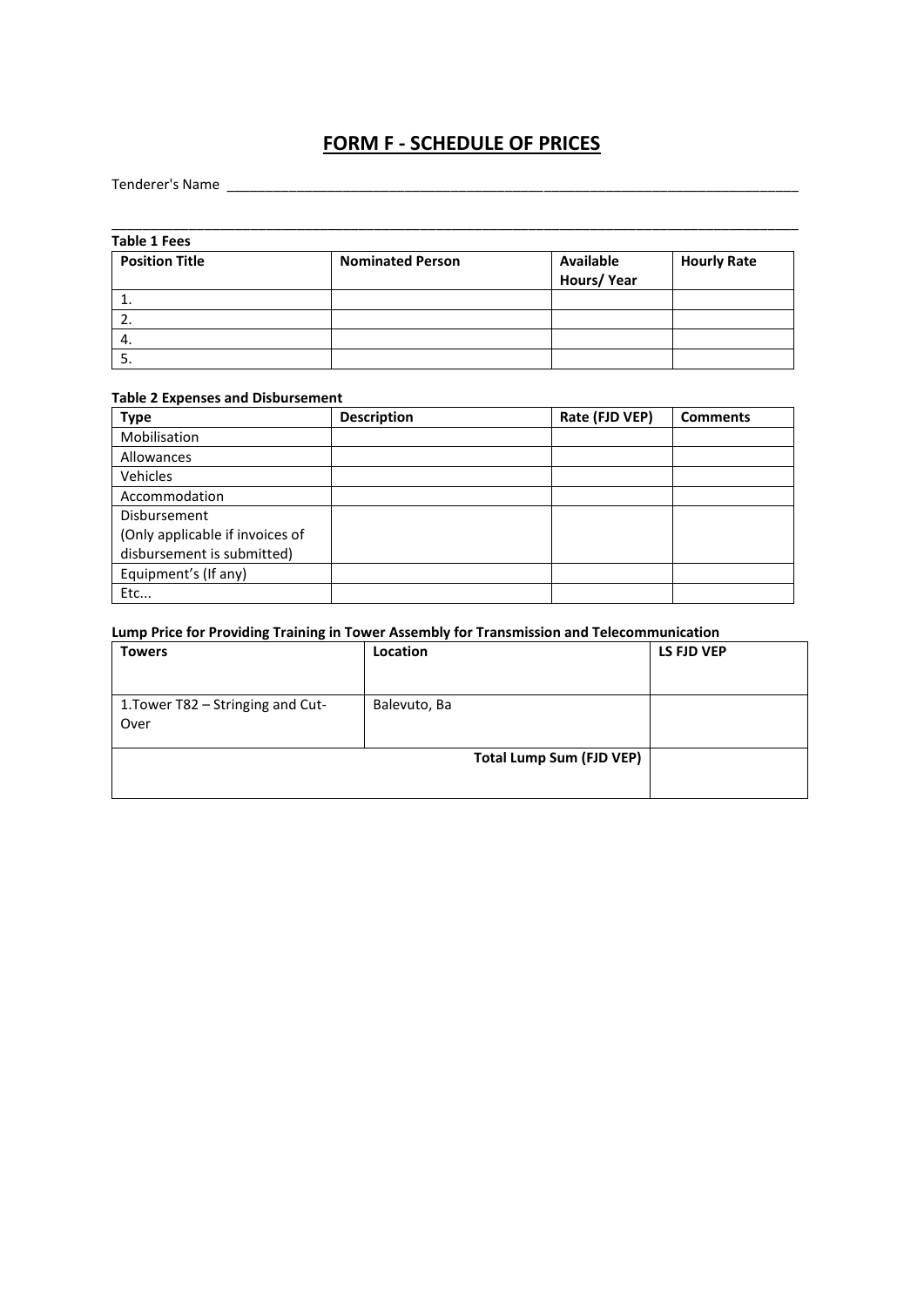## **FORM G – TERMS OF PAYMENT**

\_\_\_\_\_\_\_\_\_\_\_\_\_\_\_\_\_\_\_\_\_\_\_\_\_\_\_\_\_\_\_\_\_\_\_\_\_\_\_\_\_\_\_\_\_\_\_\_\_\_\_\_\_\_\_\_\_\_\_\_\_\_\_\_\_\_\_\_\_\_\_\_\_\_\_\_\_\_\_\_\_\_\_\_\_\_\_\_\_

Tenderer's Name \_\_\_\_\_\_\_\_\_\_\_\_\_\_\_\_\_\_\_\_\_\_\_\_\_\_\_\_\_\_\_\_\_\_\_\_\_\_\_\_\_\_\_\_\_\_\_\_\_\_\_\_\_\_\_\_\_\_\_\_\_\_\_\_\_\_\_\_\_\_\_\_\_\_

The terms of payment are to be as listed below:

1. Payment shall be made in full within 30 days after invoicing.

The Tenderer should list proposed alternative terms of payment if the above terms are not acceptable. For any advance payments, bidder shall provide a bank guarantee of the same amount to EFL.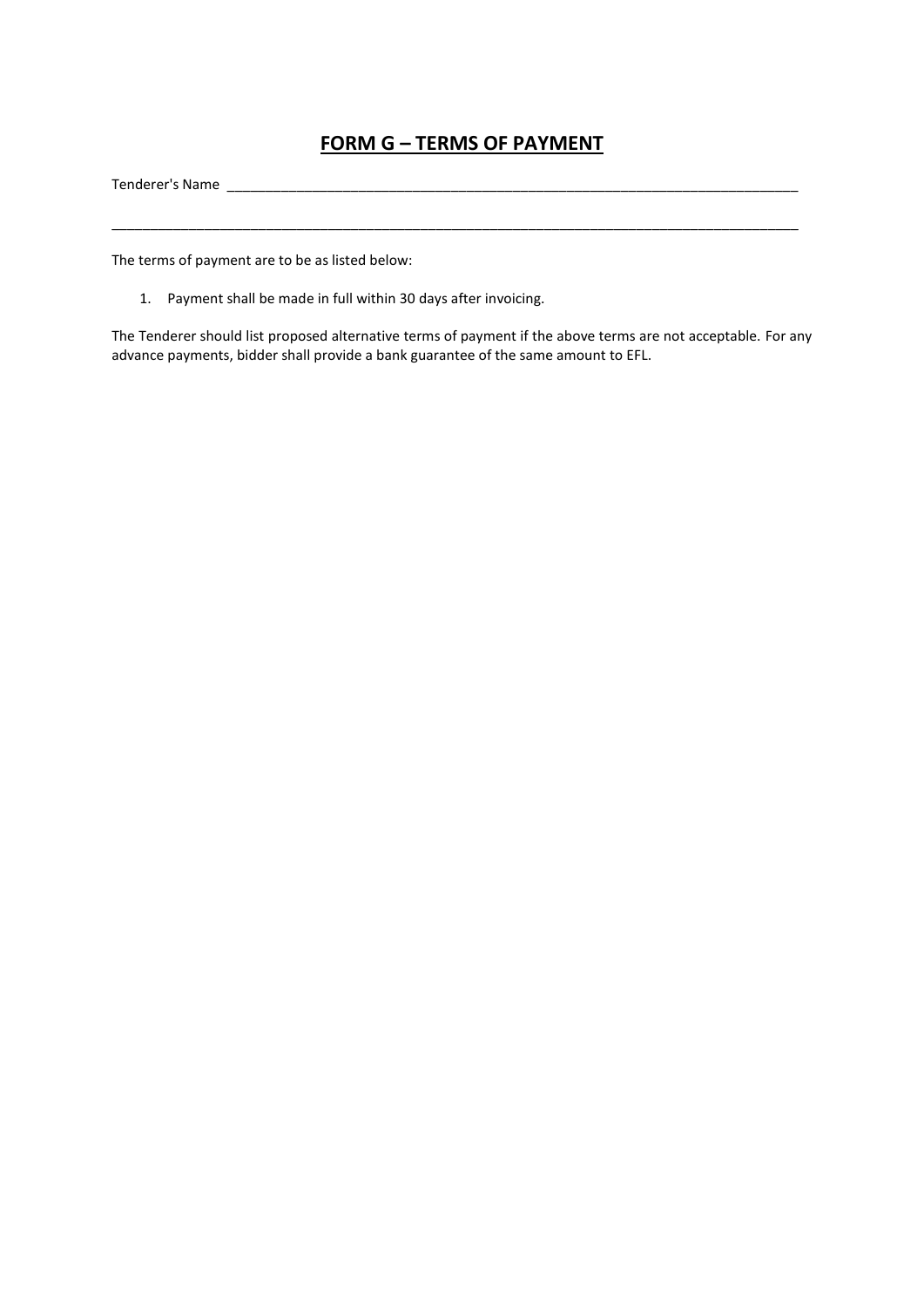# **FORM H – EVALUATION CRITERIA**

| <b>Selection Criteria</b>                                        | <b>Percentage Scoring</b> |
|------------------------------------------------------------------|---------------------------|
|                                                                  |                           |
| Pricing                                                          | 20%                       |
| <b>Training Plan</b>                                             | 10%                       |
| Step by Step Narrative of the proposed method of Stringing works | 5%                        |
| Company Profile and Organization Structure                       | 5%                        |
| Competencies records/ procedure                                  | 10%                       |
| Certificate of Principal Trainer and additional trainer (if any) | 20%                       |
| Safety Management Plan                                           | 20%                       |
| Reference for past engagement in similar projects                | 10%                       |
| Total                                                            | 100%                      |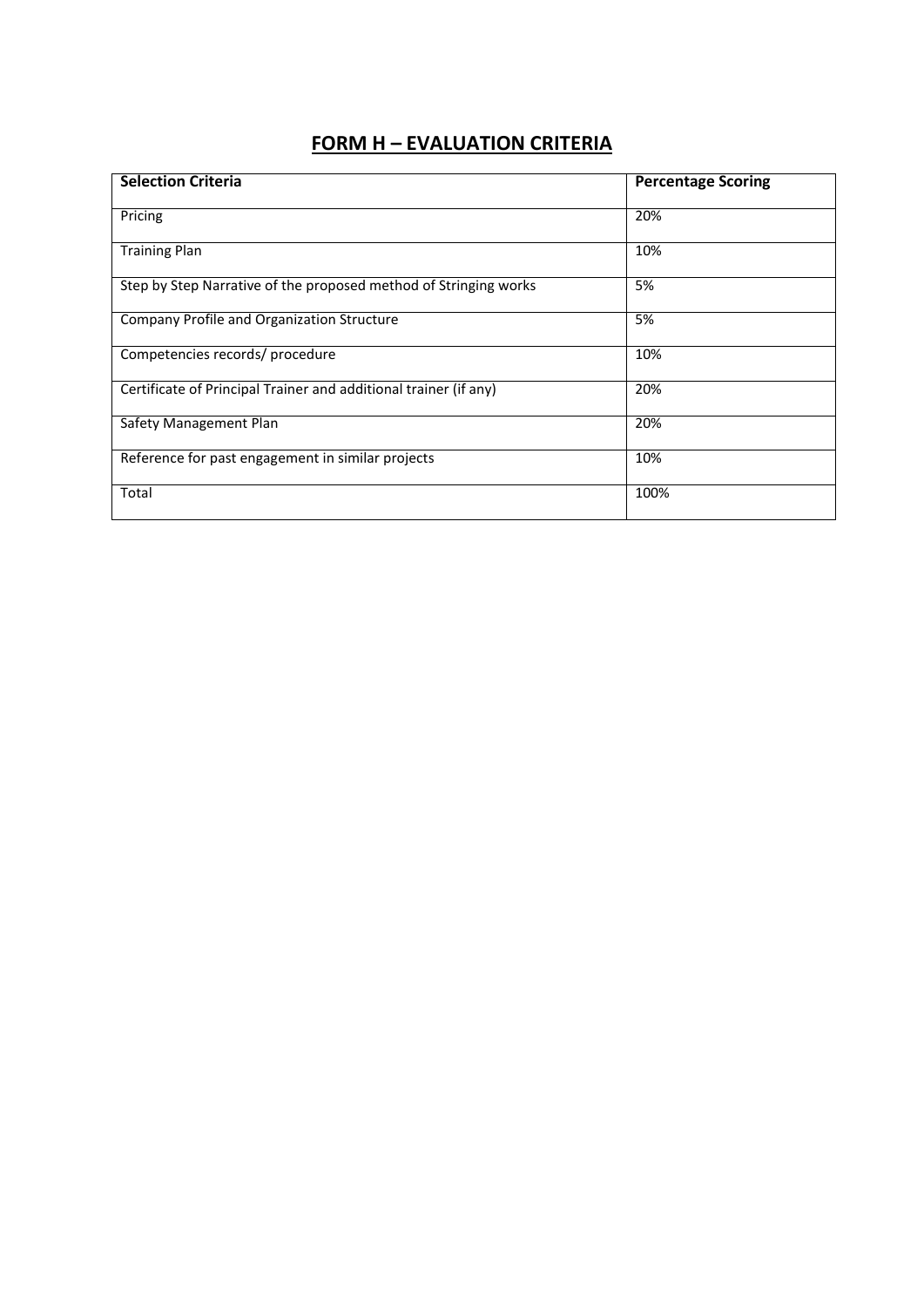# **SCOPE AND PROGRAMME OF WORKS**

### **Scope**

EFL wishes to hire a qualified trainer to train and guide EFL team in Stringing and Cut- Over works on 132kV Transmission Tower T82 in Balevuto, Ba on Wailoa – Vuda Line.

#### **Trainer Requirements**

- 1.1. Provide evidence of past experience in transmission tower assembly works, Conductor stringing and cutover works with names of referees.
- 1.2. Provide details of project specific work experience.
- 1.3. Past project safety records.
- 1.4. Detailed Curriculum Vitae of the trainer and any assistant(s).

### **Responsibility of a Trainer.**

- 1.1. Overview of theoretically concepts for Transmission Conductor Stringing to approx. 35 EFL personnel's. Note: The trainer shall pick the competent personnel's for conductor stringing works after theoretical training.
- 1.2. Safety and Risk Management Plan
- 1.3. An audit of materials and equipment's required.
- 1.4. An audit of personal protective equipment's.
- 1.5. Demonstration setup in Navutu with all equipment's required for conductor stringing and cutover works.

Note: the trainer needs to have prior experience in stringing OPGW as well which will be part of the training as well.

- 1.6. Guide EFL team in mobilisation of equipment and materials to site.
- 1.7. Take photos of the site and record.
- 1.8. Guide Team in setting up equipment's in planned and safe manner.
- 1.9. Guide team in setting machines and equipment's for stringing works.
- 1.10. Supervise and assist conductor, OPGW stringing which will be on the job training for EFL employees.
- 1.11. Take photos of the finished site.
- 1.12. Provide a brief report, including photos, detailing the works.
- 1.13. Demobilise

#### **Programme**

The key scheduled dates are set out below and the Works are to be executed in the time frames given:

| <sup>1</sup> Tenders Close | 23rd September 2020 |
|----------------------------|---------------------|
|                            |                     |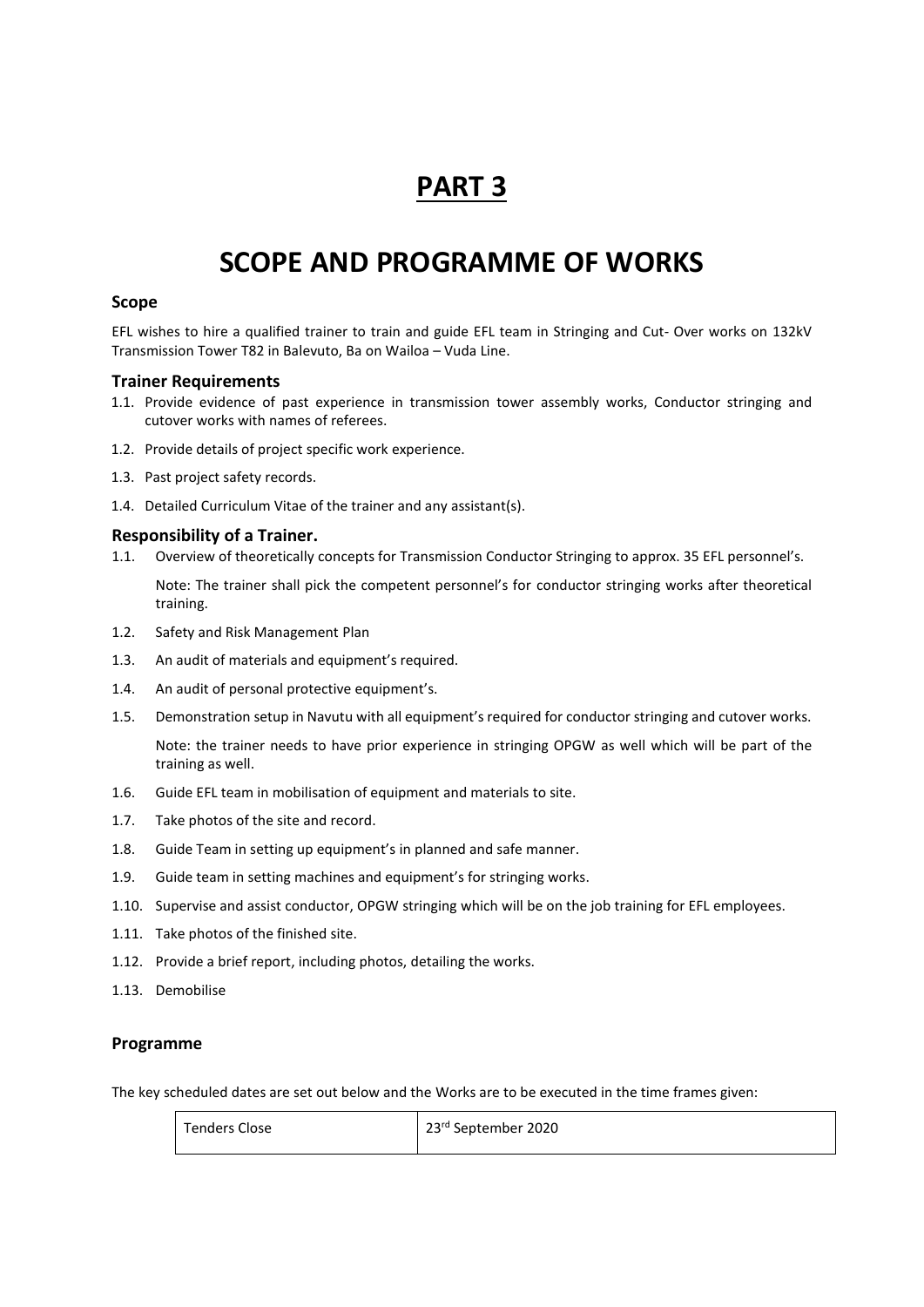| Contract Award            | 5 <sup>th</sup> October, 2020 |
|---------------------------|-------------------------------|
| <b>Project Completion</b> | October 2020                  |

# **TECHNICAL SPECIFICATION Tower T82 Conductor Stringing and Cut-over**

## **1. PRELIMINARY AND GENERAL**

## **1.1. Scope of Work**

The general scope of this Contract is to train and guide EFL team in conductor stringing and cut-over on 132kV Wailoa to Vuda Transmission Line in Balevuto that failed during Cyclone Winston in 2016.

### **1.2. Overview**

### **Transmission Tower T82 in Balevuto, Ba**

- The Tower foundation base is complete with stub legs out ready for assembly.
- The tower construction will start on September 21 $^{\text{st}}$ .

The scope of work for this Contract includes the supply of all management, administration, engineering etc. required to complete the Works. EFL will be responsible in providing labor and tools and equipment's, machinery in completion of the works.

Outage will be planned on mutually agreed schedule. Since isolating the 132kV Wailoa – Vuda Transmission line that powers whole of western side of Viti Levu, is not cost effective on a weekday therefore outages will be planned on a Sunday(s) –a maximum two outages can only be organized.

The trainer shall be responsible for thorough planning for cutover and submit prior plan on how the works will be carried out.

The bidder is required to submit the following:

- a) Project establishment and site mobilization procedures.
- b) Project management, complete site management and full time safety representative.
- c) Photographic recording of the site works.
- d) Provision of all equipment, except those specified as being supplied by the EFL.
- e) Detailed work plans.
- f) Determination and documentation of the level of safety precautions required with relation to the operations.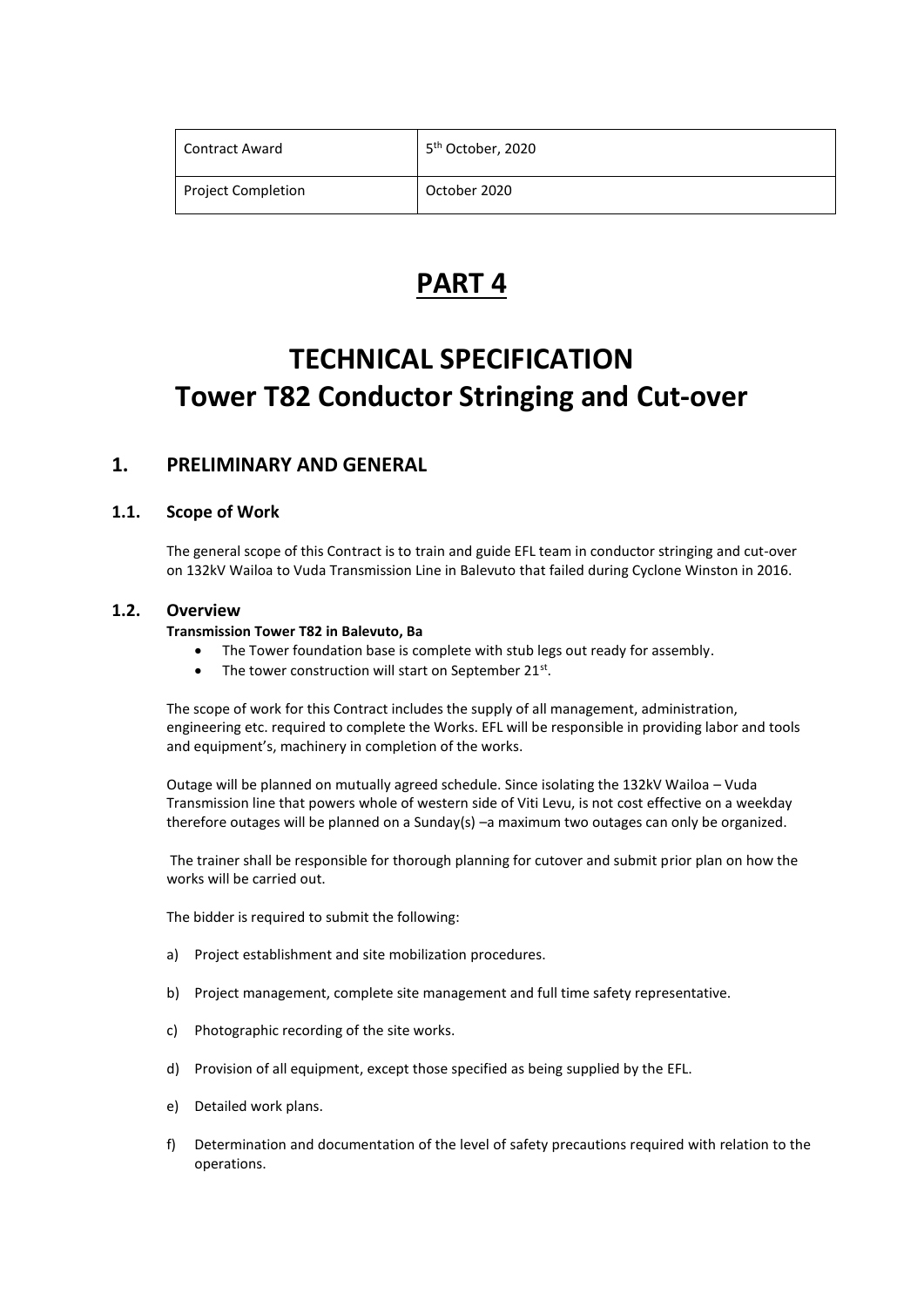g) Project Close-out Report in PDF format including photographs.

### **1.3. Operational Constraints**

The major operational constraint is the completion of works within time frame during the day of the 132kV Wailoa to Vuda Transmission Line Outage. Most of the customers in the western side of Viti Levu will be affected, therefore risk management and work planning shall be thorough to complete works within time frame.

The conductors can be strung to the base of the new tower both sides prior to the outage with conductors crimped with dead-ends.

### **1.4. Site Access for the Trainer**

The Contractor shall allow the trainer and/or his representative ready access to sites at all times.

### **1.5. Site Works Planning**

A detailed work sequence plan / programme shall be prepared by the Contractor, detailing all activities required for the works.

## **1.6. Site Photos**

The Contractor shall take the following photos:

- The foundation and surrounding area before commencement of the work
- The foundation and surrounding area after completion of the work

### **1.7. Works Location**

The work is located at Tower T82 on the Vuda – Wailoa 132kV Line in Balevuto, Ba (T82).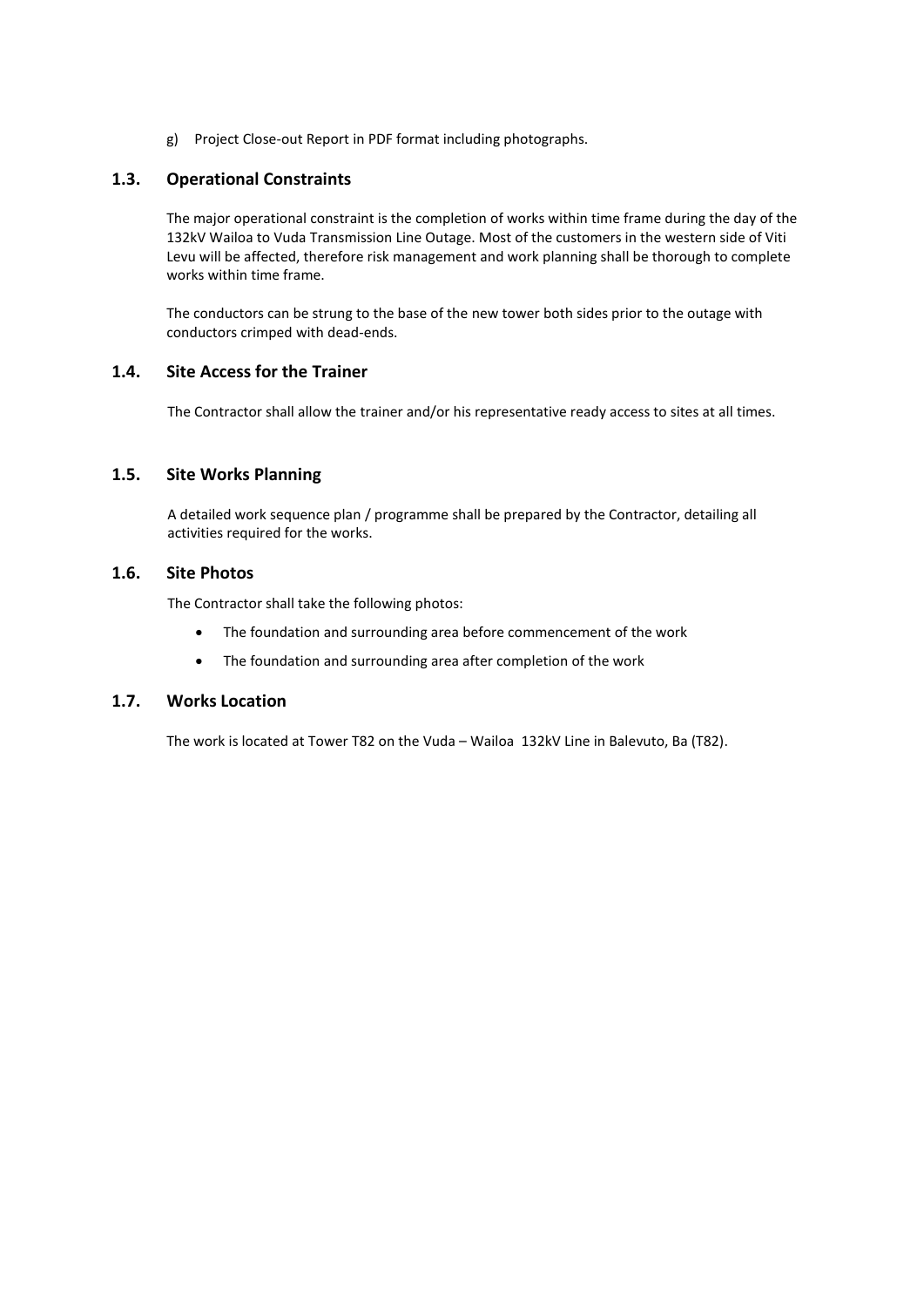# **2. MATERIALS, EQUIPMENT AND SERVICES PROVIDED BY CLIENT**

## **2.1. General**

The Employer is responsible for liaison with landowners and authorities for the purpose of provision of access and implementation of the site works. The Employer will obtain the appropriate regulatory and statutory approvals for the works.

## **2.2. Disposal of Scrap Materials**

All surplus scrap materials will be removed from site by the employer.

## **2.3. Traffic Control**

Traffic control, if required, will be provided by the employer.

### **2.4. Site reinstatement**

EFL is responsible for site reinstatement.

## **2.5. Insurance Cover/ Supporting Documents**

-Professional Indemnity Insurance cover of \$1,000,000.00

-Valid FNPF Compliance Certificate

-Valid Tax Compliance Certificate

-Valid FNU Compliance Certificate.

## **3. LIST OF EQUIPMENT'S FOR TOWER ASSEMBLY AND TOWER T82 STRINGINGS AND CUTOVER WITH EFL**

| Item<br><b>No</b> | <b>Description</b>                      |
|-------------------|-----------------------------------------|
| 1                 | <b>Derrick</b>                          |
| $\overline{2}$    | Hydraulic Puller/Tensioner              |
| 3                 | Hydraulic Drum Winch                    |
| 4                 | Reel Winder                             |
| 5                 | Hydraulic Conductor Drum elevated Stand |
| 6                 | Cradle Reel Elevator                    |
| 7                 | <b>Nylon Ropes</b>                      |
| 8                 | Anti-Twist Steel Braided Rope           |
| 9                 | <b>Suspension Ladders</b>               |
| 10                | Anchoring Ladders                       |
| 11                | <b>Working Platforms</b>                |
| 12                | Self-gripping conductor clamp           |
| 13                | <b>Hydraulic Crimper Press</b>          |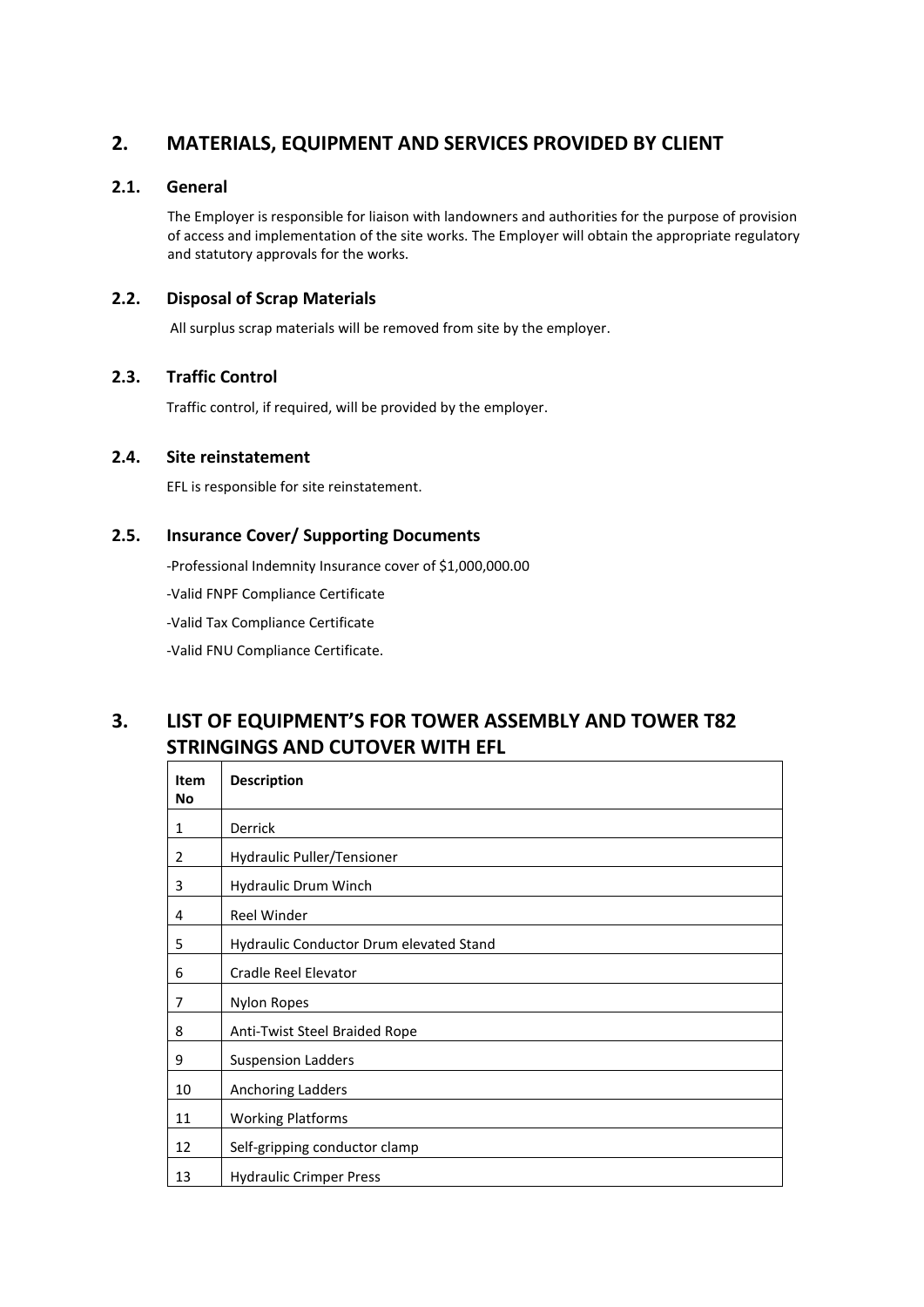| 14 | Single Conductor Construction Trolley (Sitting/Standing) |
|----|----------------------------------------------------------|
| 15 | <b>Lifting Tackles</b>                                   |
| 16 | Steel Snatch Blocks (36kN/50kN)                          |
| 17 | Portable Grinders, Impact Wrench                         |
| 18 | Generators                                               |
| 19 | 4x4 Vehicles                                             |
| 20 | 5 Ton Crane                                              |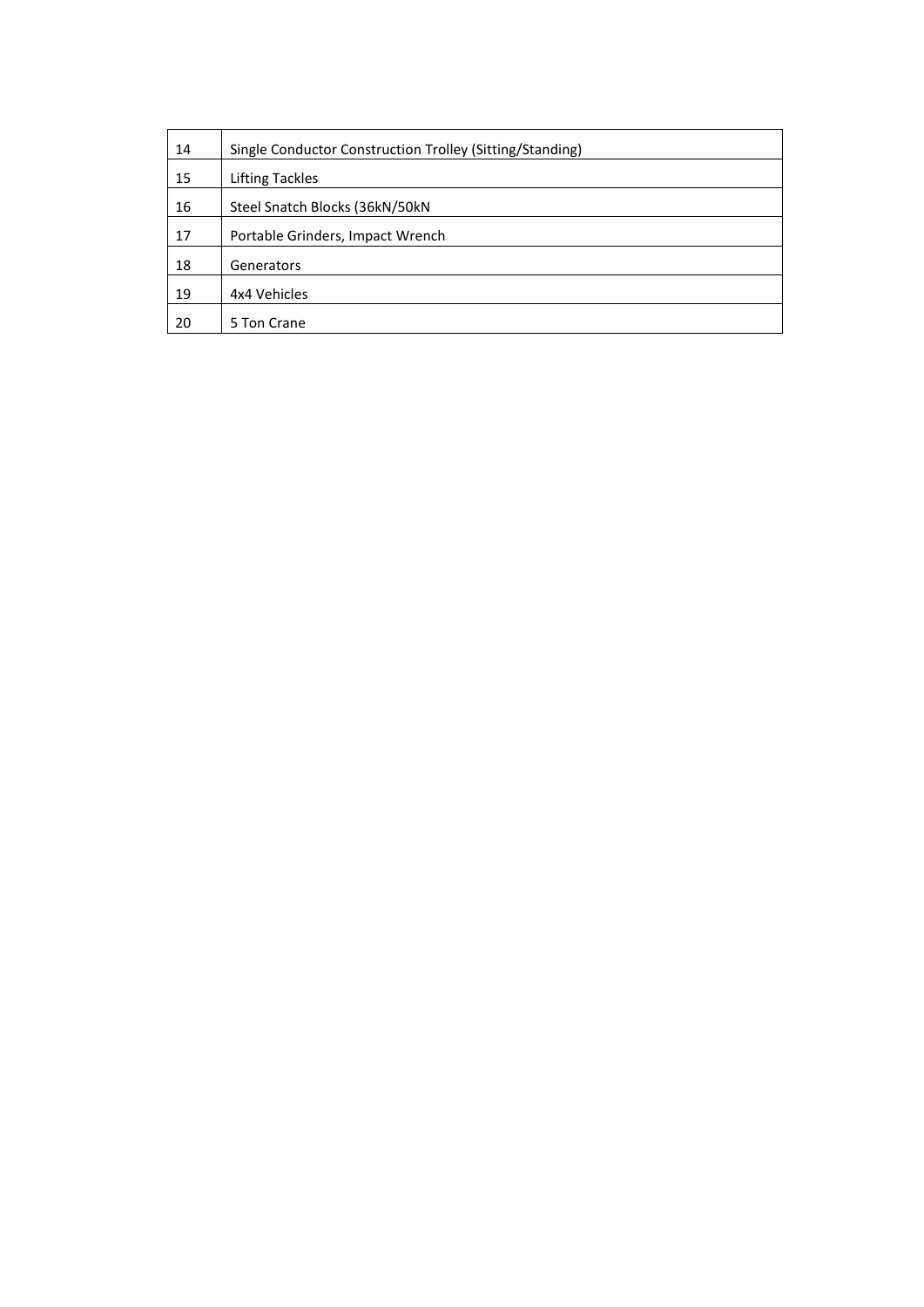# **TENDER SUBMISSION CHECK LIST**

| The Bidders must ensure that the details and documentation mention below<br>must submitted as part of their tender Bid |
|------------------------------------------------------------------------------------------------------------------------|
| Tender Number                                                                                                          |
| Tender Name                                                                                                            |

1. Full Company Name: **(Attach copy of Registration Certificate)** 2. Director/Owner(s): \_\_\_\_\_\_\_\_\_\_\_\_\_\_\_\_\_\_\_\_\_\_\_\_\_\_\_\_\_\_\_\_\_\_\_\_\_\_\_ 3. Postal Address: \_\_\_\_\_\_\_\_\_\_\_\_\_\_\_\_\_\_\_\_\_\_\_\_\_\_\_\_\_\_\_\_\_\_\_\_\_\_\_\_\_ 4. Phone Contact: \_\_\_\_\_\_\_\_\_\_\_\_\_\_\_\_\_\_\_\_\_\_\_\_\_\_\_\_\_\_\_\_\_\_\_\_\_\_\_\_\_ 5. Fax Number: \_\_\_\_\_\_\_\_\_\_\_\_\_\_\_\_\_\_\_\_\_\_\_\_\_\_\_\_\_\_\_\_\_\_\_\_\_\_\_\_\_ 6. Email address: \_\_\_\_\_\_\_\_\_\_\_\_\_\_\_\_\_\_\_\_\_\_\_\_\_\_\_\_\_\_\_\_\_\_\_\_\_\_\_\_\_\_ 7. Office Location: \_\_\_\_\_\_\_\_\_\_\_\_\_\_\_\_\_\_\_\_\_\_\_\_\_\_\_\_\_\_\_\_\_\_\_\_\_\_\_\_\_ 8. TIN Number: **(Attach copy of the VAT/TIN Registration Certificate - Local Bidders Only)** 9. Company Registration Number: **(Attach copy of the Business License)** 10. FNPF Employer Registration Number: \_\_\_\_\_\_\_\_\_\_\_\_\_\_\_\_\_\_\_\_\_\_\_ **(For Local Bidders only)** 11. Contact Person: \_\_\_\_\_\_\_\_\_\_\_\_\_\_\_\_\_\_\_\_\_\_\_\_\_\_\_\_\_\_\_\_\_\_\_ I declare that all the above information is correct. Name:

\_\_\_\_\_\_\_\_\_\_\_\_\_\_\_\_\_\_\_\_\_\_\_\_\_\_\_\_

| Position: |  |
|-----------|--|
|           |  |

| Sign: | . |
|-------|---|
|       |   |